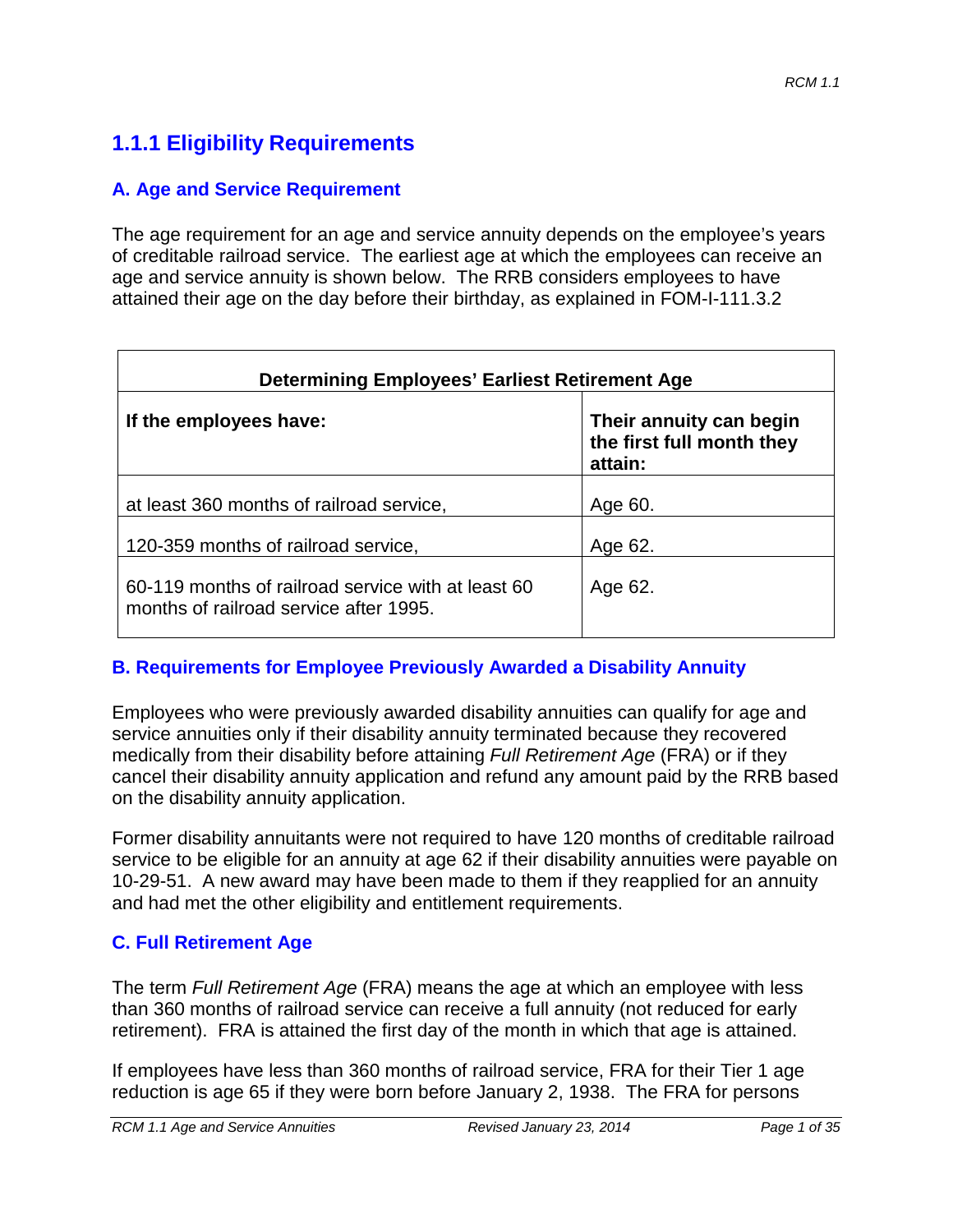born after January 1, 1938, will gradually increase over a 20-year period to age 67, as illustrated in the following chart.

| <b>Determining Employees' Full Retirement Age (FRA)</b> |  |
|---------------------------------------------------------|--|
|---------------------------------------------------------|--|

| If employees<br>were born: | then their FRA is: | If employees<br>were born:      | then their FRA is: |
|----------------------------|--------------------|---------------------------------|--------------------|
| Before 1-2-1938            | 65                 | 1-2-1955 thru<br>1-1-1956       | 66 and 2 months    |
| 1-2-1938 thru 1-<br>1-1939 | 65 and 2 months    | 1-2-1956 thru<br>$1 - 1 - 1957$ | 66 and 4 months    |
| 1-2-1939 thru 1-<br>1-1940 | 65 and 4 months    | 1-2-1957 thru<br>$1 - 1 - 1958$ | 66 and 6 months    |
| 1-2-1940 thru 1-<br>1-1941 | 65 and 6 months    | 1-2-1958 thru<br>1-1-1959       | 66 and 8 months    |
| 1-2-1941 thru 1-<br>1-1942 | 65 and 8 months    | 1-2-1959 thru<br>1-1-1960       | 66 and 10 months   |
| 1-2-1942 thru 1-<br>1-1943 | 65 and 10 months   | 1-2-1960 and<br>later           | 67                 |
| 1-2-1943 thru 1-<br>1-1955 | 66                 |                                 |                    |

(*Full Retirement Age* also affects Tier 1 annuity deductions due to earnings as described in RCM 5.7, regardless of the employee's total years of railroad service.)

#### **D. Employee Age Reductions**

#### **1. General 60/30**

Employee 60/30 cases never have a tier 1 age reduction if the employees are at least age 62 on their employee ABD.

In addition, the Railroad Retirement and Survivor Improvement Act of 2001 (RRSIA) removed the Tier 1 age reduction for 60/30 employees retiring at age 60-61 who have an annuity beginning date of January 1, 2002, or later.

However, some 60/30 cases still have Tier 1 age reductions if the employees retired at age 60-61 and have annuity beginning dates before January 1, 2002 as explained in RCM 8.6.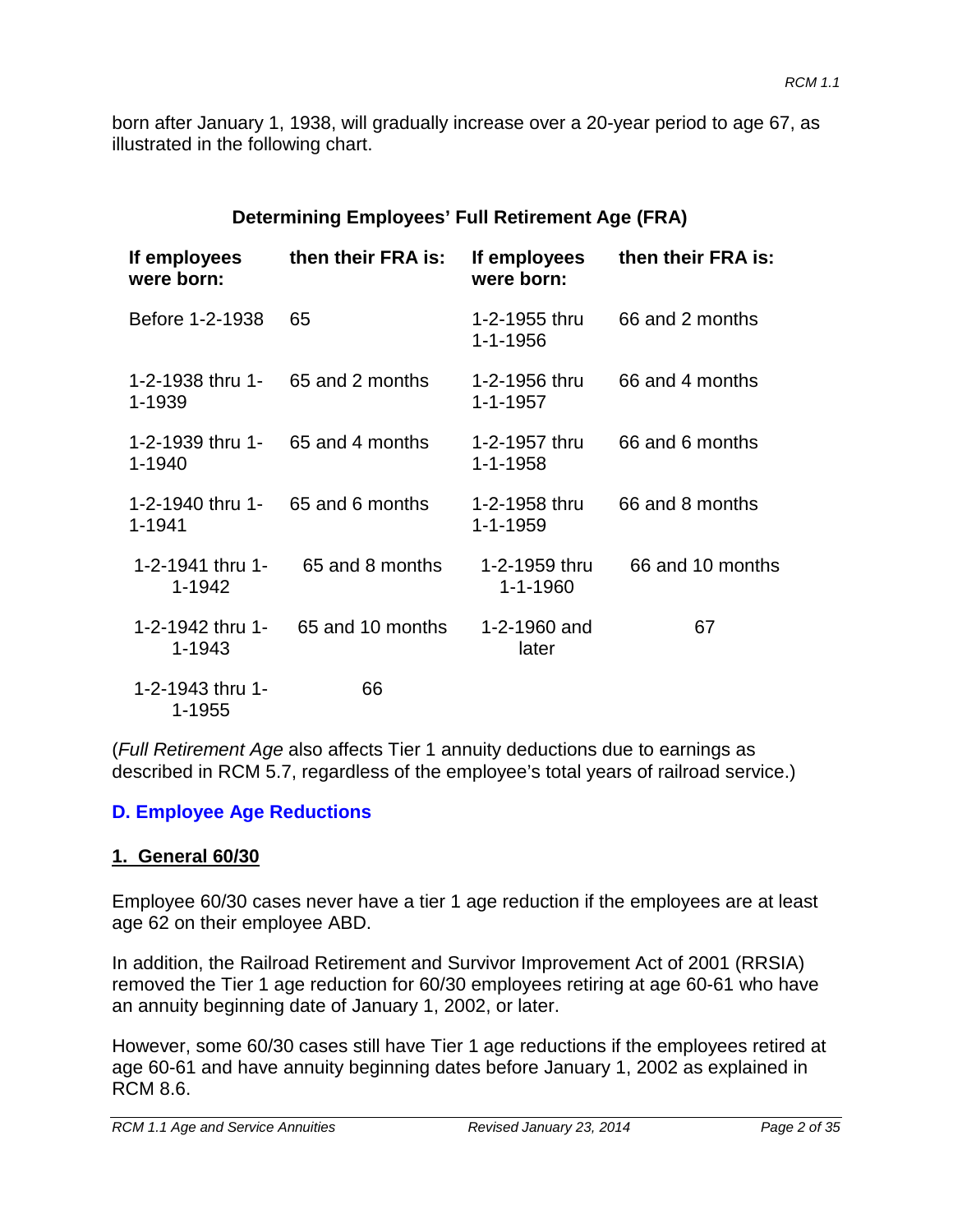#### **2. Employee Has Less than 360 Months of Service but at Least 120 Months of Service**

- a. *Tier 1 Age Reductions* **-** If the employee has less than 360 months of railroad service, the employee's Tier 1 will be reduced by 1/180 for each of the first 36 months they are under FRA and 1/240 for each additional month they are under FRA on the annuity beginning date.
- b. *Tier 2 Age Reductions -* The age reduction is based on age 65 or FRA, depending on the employee's railroad service.
	- If the employees began railroad service before August 12, 1983, their Tier 2 will be reduced by 1/180 for each month they are under age 65 on their annuity beginning date.
	- If the employee began railroad service after August 11, 1983, their Tier 2 will be reduced by 1/180 for each of the first 36 months they are under FRA and 1/240 for each additional month they are under FRA on their annuity beginning date.

#### **3. Employee Has Less than 120 Months of Service but at Least 60 Months of Service after 1995**

- a. *Tier 1 Age Reductions* **-** If the employee has less than 120 months of railroad service, the employee's Tier 1 will be reduced by 1/180 for each of the first 36 months they are under FRA and 1/240 for each additional month they are under FRA on the earlier of their RRA annuity beginning date or social security benefit date of entitlement.
- b. *Tier 2 Age Reductions -* The age reduction is based on age 65 or FRA, depending on the employee's railroad service.
	- If the employee should happen to have some service before 8/12/83, their Tier 2 will be reduced by 1/180 for each month they are under age 65 on their annuity beginning date.
	- If the employee began railroad service after August 11, 1983, their Tier 2 will be reduced by 1/180 for each of the first 36 months they are under FRA and 1/240 for each additional month they are under FRA on their annuity beginning date.

## **4. Summary Chart**

The conditions for employee annuity age reductions are explained in the following chart.

#### **Employee Annuity Age Reductions**

*RCM 1.1 Age and Service Annuities Revised January 23, 2014 Page 3 of 35*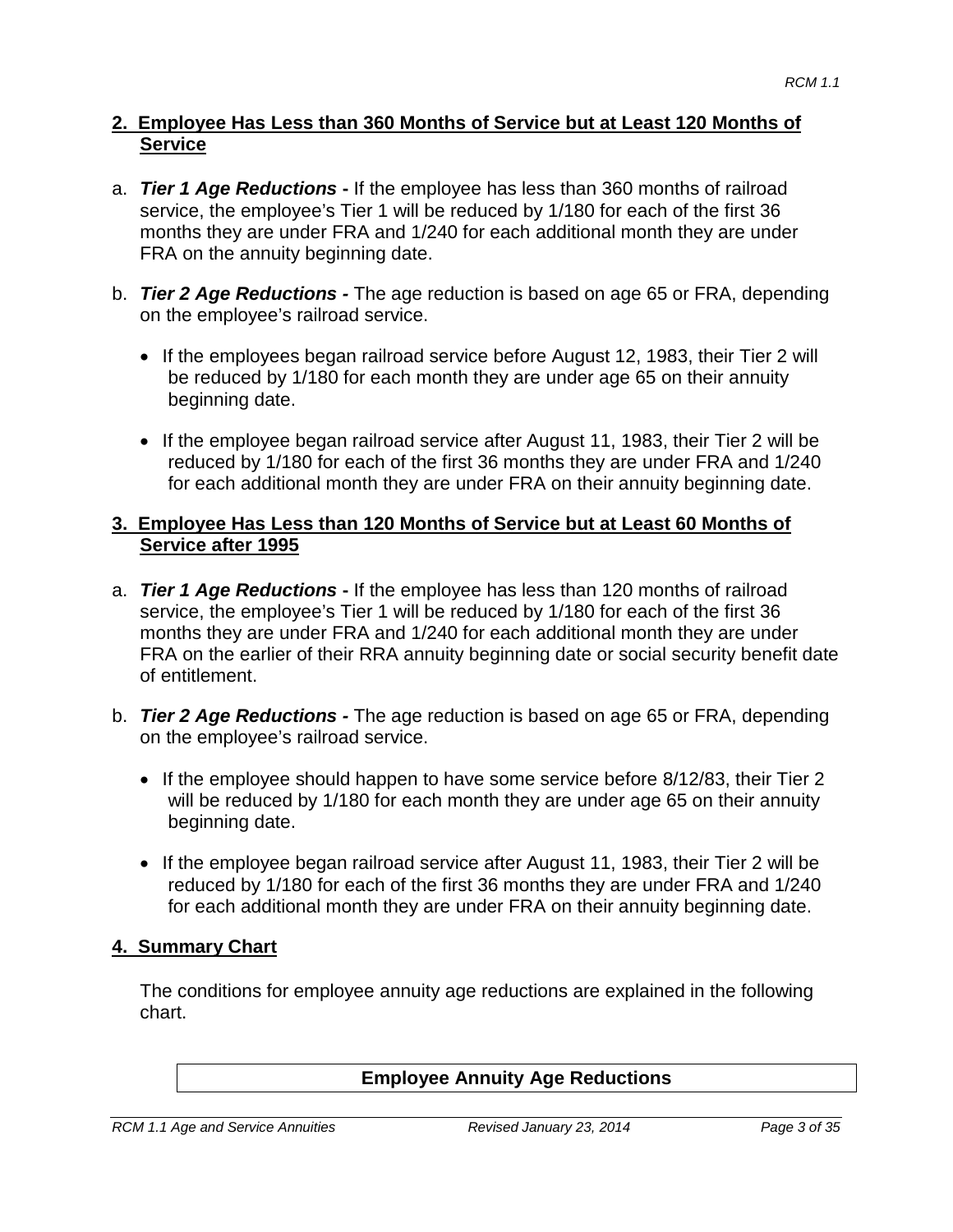| If the employees<br>have:                                                                                                                                     | The employees' Tier 1 will<br>have an age reduction if:                                                                                                                                                                                                                                                     | The employees' Tier<br>2 will:                                                                       |
|---------------------------------------------------------------------------------------------------------------------------------------------------------------|-------------------------------------------------------------------------------------------------------------------------------------------------------------------------------------------------------------------------------------------------------------------------------------------------------------|------------------------------------------------------------------------------------------------------|
| At least 360 or more<br>months of railroad<br>service.                                                                                                        | all of the following apply:<br>the employees first met the<br>age or service requirements in<br>a month after June 1984 and<br>before January 2002;<br>the employees had an annuity<br>beginning date before January<br>1, 2002; and,<br>the employees' ABDs are<br>before the month they attain<br>age 62. | not have an age<br>reduction                                                                         |
| 120 - 359 months of<br>railroad service, with<br>railroad service before<br>8/12/1983.                                                                        | the employees' ABDs are<br>before the month they attain<br>their FRA.                                                                                                                                                                                                                                       | have an age reduction<br>if the employees'<br>ABDs are before the<br>month they attain age<br>65.    |
| 120 - 359 months of<br>railroad service,<br>without railroad<br>service before<br>8/12/1983.                                                                  | the employees' ABDs are<br>before the month they attain<br>their FRA.                                                                                                                                                                                                                                       | have an age reduction<br>if the employees'<br>ABDs are before the<br>month they attain their<br>FRA. |
| Less than 120 months<br>of railroad service, but<br>at least 60 months of<br>railroad service after<br>1995 and some<br>railroad service before<br>8/12/1983. | the employees' ABDs or SSA<br>dates of entitlement are before<br>the month they attain their<br>FRA.<br>(The employee must have an<br><b>SSA Fully Insured Status to</b><br>receive a Tier 1 component.)                                                                                                    | have an age reduction<br>if the employees'<br>ABDs are before the<br>month they attain age<br>65.    |
| Less than 120 months<br>of railroad service, but<br>at least 60 months of<br>railroad service after<br>1995, without railroad<br>service before<br>8/12/1983. | the employees' ABDs or SSA<br>dates of entitlement are before<br>the month they attain their<br>FRA.<br>(The employee must have an<br><b>SSA Fully Insured Status to</b><br>receive a Tier 1 component.)                                                                                                    | have an age reduction<br>if the employees'<br>ABDs are before the<br>month they attain their<br>FRA. |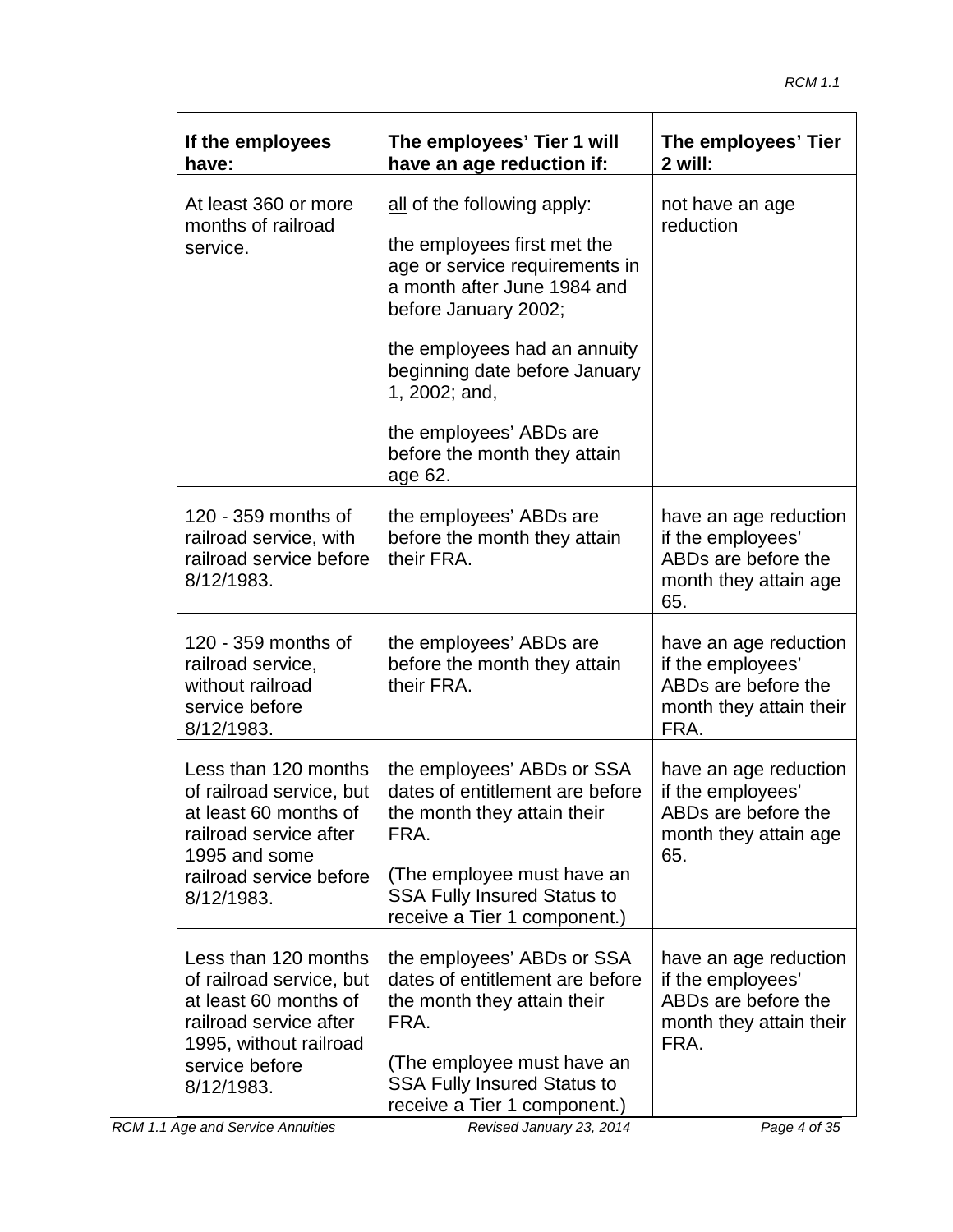# **1.1.2 Entitlement Requirements**

### **A. Entire Age and Service Benefit**

The employees must meet the age and service requirements for eligibility explained in RCM 1.1.1 and must file an annuity application. Also:

- 1. The employees must stop all railroad work for pay before their annuity can begin. Also note that, after the annuity is awarded, payment cannot be made for any month in which the employees return to work for a railroad employer.
- 2. Before an age and service annuity can be paid, employees must relinquish all seniority or other rights to return to work for any railroad employer. While an age and service annuity can begin to accrue as early as the day after they stop working for the railroad, it cannot be awarded until they relinquish rights to railroad employment. (See RCM 1.6.)
- 3. Before December 1, 1988, employees must have stopped work for their last nonrailroad employer as explained in RCM 1.6.

#### **B. Insured Status Requirement for Tier 1 Component**

Age and service employee annuitants must have an SSA *Fully Insured Status* based on combined SSA wages and railroad earnings to receive a Tier 1 component.

The Quarter of Coverage (QC) requirement for *Fully Insured Status* for employees born after 1928 is 40 QCs. Therefore, if employees have at least 120 months of railroad service, they are assumed to have at least 40 quarters of coverage.

If employees have less than 120 months of railroad service, but at least 60 months of railroad service after 1995, their SSA wages must provide the additional quarters of coverage needed for an SSA *Fully Insured Status* to qualify them for the Tier 1 component. Refer to RCM 5.6.5 for more information about a *Fully Insured Status*.

# **1.1.3 Annuity Beginning Date**

When an employee meets the requirements for entitlement to an A&SA, the annuity can begin on the latest of the earliest date permitted by law, or the day designated by the employee.

To determine the correct ABD for a particular age and service annuity see the instructions in FOM-I-111.10.1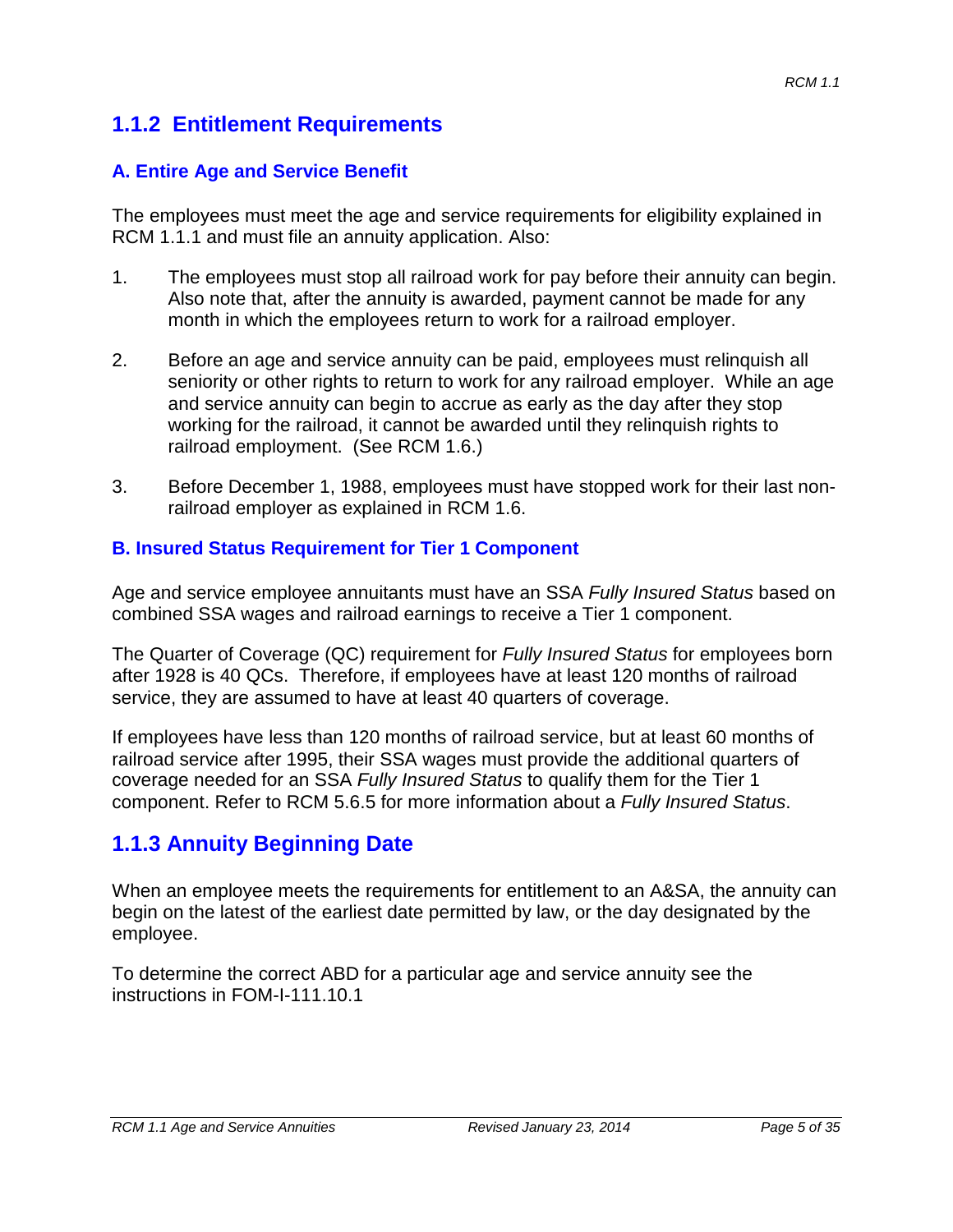# **1.1.4 When an Age and Service Annuity Is Suspended or Terminated**

## **A. Entire Age and Service Employee Annuity Is Suspended**

An age and service annuity is not payable for any month in which the annuitant works for an RR Act employer or other suspension events as explained in RCM 6.3.6 - RCM 6.3.7.

NOTE: Before 12/1/88, an age and service annuity was not payable for any month in which the employee returned to last person service employment as explained in RCM 1.6.

#### **B. Tier 1 Component Only is Suspended**

- 1. Alien Nonpayment Cases The employee tier 1 is exempt from the alien nonpayment provisions as explained in RCM 4.9.21.
- 2. Deportation cases Effective with tier I components payable for December 1, 1988, an employee tier I is suspended when:
	- a. a final order of deportation has been issued against such individual on the basis of association with the NAZI government of Germany during World War II, and
	- b. the final orders of deportation are issued on or after November 10. 1988.

The suspension is effective with the first full month after the final orders of deportation are issued. The Tier I becomes payable, only when the individual is lawfully admitted to the United States for permanent residence.

#### **C. Age and Service Annuity Is Terminated.**

An age and service annuity terminates with the first day of the month in which the employee dies. This means that the last month that the annuity is payable is the month prior to the month in which the death occurs.

## **1.1.5 Public Service Pension Reduction**

A reduction to the employee's annuity for his or her own public service pension is built into the computation of the PIA #1 and PIA #9 as explained in RCM 1.1.15 - 1.1.18

# **1.1.6 Reduction For Worker's Compensation Or Public Disability**

If the employee is receiving worker's compensation or other public disability benefits, his or her annuity may be subject to a reduction as explained in RCM 8.5.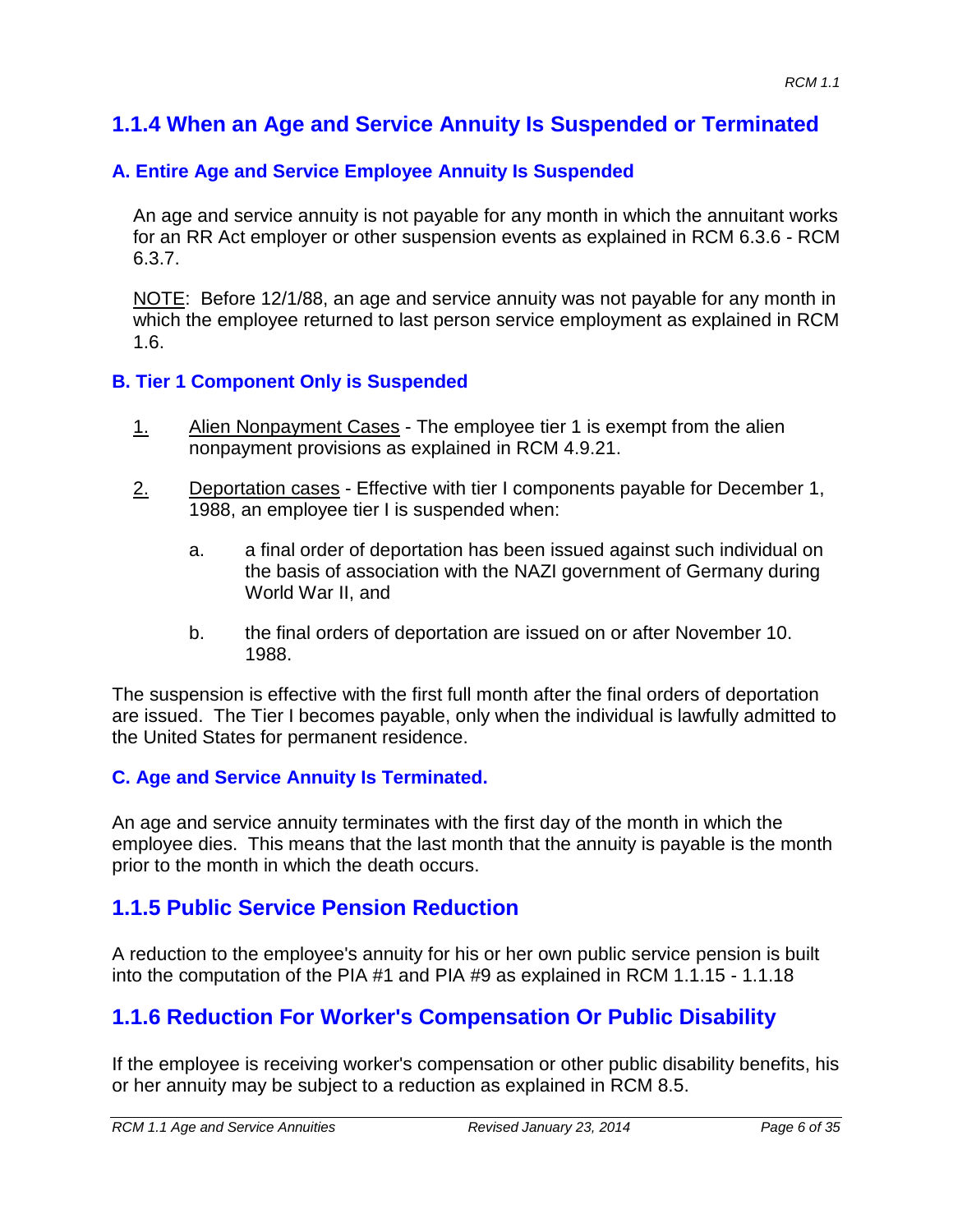# **1.1.7 Employee Age Reductions**

A. Employee Has Less Than 30 Years Service - When the non-disability employee with 120-359 months railroad service has an annuity beginning date before (s)he attains full retirement age (FRA), the employee's railroad formula tier I, tier II and vested dual benefit are reduced by 1/180 for each month up to 36 months plus 1/240 for each additional month beyond 36 that the employee is under FRA when the employee annuity begins.

EXCEPTION: The number of months used for the Tier 2 reduction is as follows:

- 1. If the employee has railroad service before 8/12/1983, tier 2 will be reduced by the number of months the employee is under age 65.
- 2. If the employee does not have railroad service before 8/12/1983, tier 2 will be reduced by the number of months the employee is under FRA.

NOTE: For those with an ABD earlier than 1-1-2001 and born prior to 1938, FRA is 65. For those born in 1960 or later, FRA is 67. For those born 1938-1959, the age varies. See RCM 8.3.92 for FRA chart.

- B. Employee Has 30 or More Years RR Service.--When the age and service employee has 30 or more years of railroad service and age reduction may apply to the tier I portion of his or her annuity as follows:
	- 1. Employee Attained 60/30 Before 7-1-84 or Has an ABD of 1-1-2002 or Later.--If the employee attained age 60 and acquired 30 or more years of railroad service before 7-1-84, or has an ABD of 1-1-2002 or later, his or her annuity is not subject to an age reduction.
	- 2. Employee Attains 60/30 7-1-84 or Later and Has an ABD Before 1-1-2002 But Delays Retirement to Age 62.--If the employee either attains age 60 or acquires 30 or more years of railroad service 7-1-84 or later and has an ABD before 1-1-2002 and delays his or her retirement until the month in which (s)he attains age 62, his or her annuity is not subject to an age reduction.
	- 3. Employee Attains 60/30 7-1-84 through 12-31-85 and has an ABD before 1-1-2002 and Retires Before Age 62.--If the employer attains age 60 and acquires 30 or more years of railroad service before 1-1-86, but did not meet both requirements before 7-1-84 and has an ABD before the month in which (s)he attains age 62 and before 1-1-2002, his or her tier I is subject to a fixed age reduction of 36/180 divided by 2 (or .1000) effective on the ABD. The tier I benefit is recalculated effective with the first full month the employee is age 62. The employee's age reduction for the recalculated tier I changes to 35/180 divided by 2 (or .0972) as of the month the tier I recalculation is effective unless the employee was born on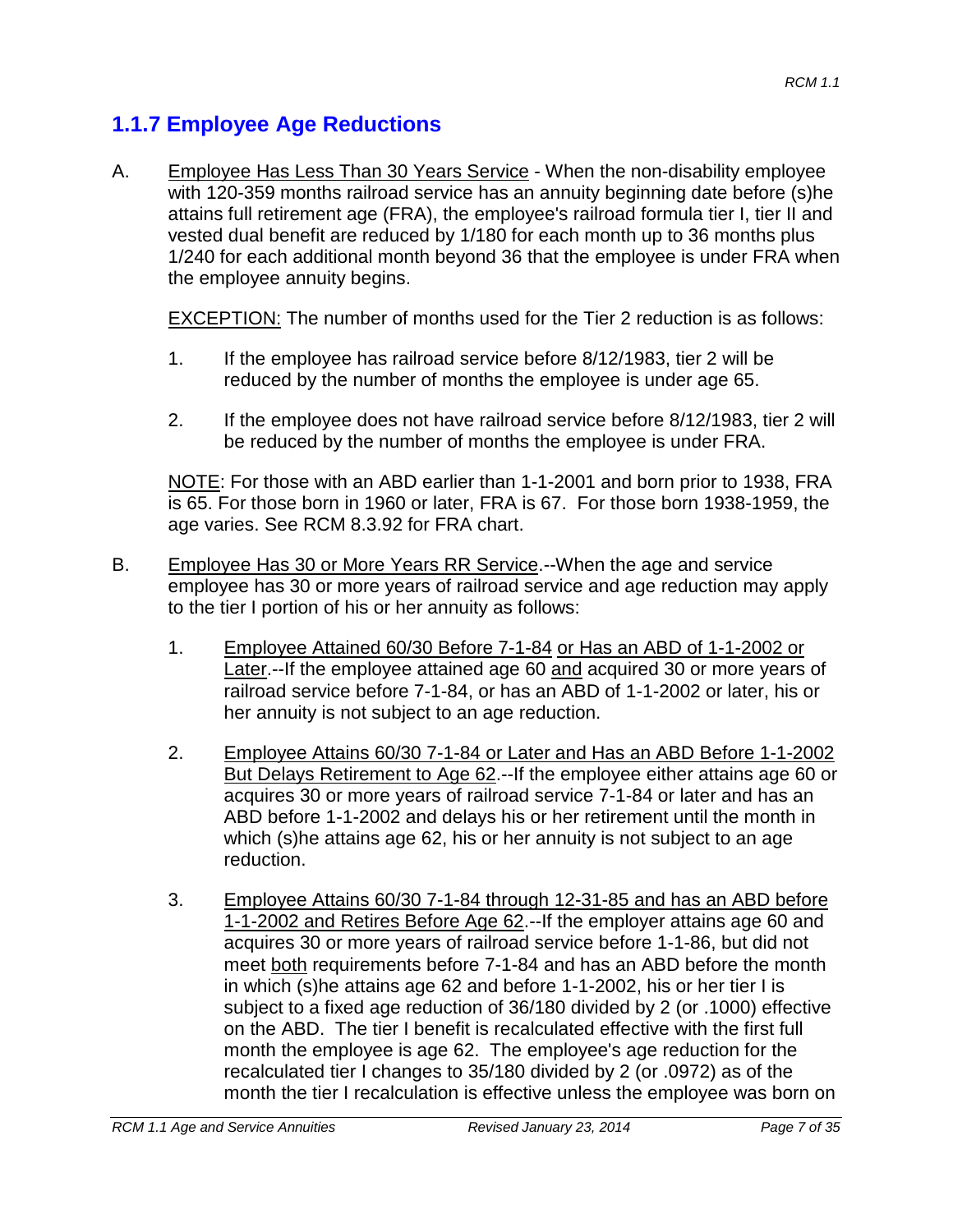the second day of the month. In that case the age reduction remains the same (36/180 divided by 2). The employee's tier II or vested dual benefit is not subject to an age reduction.

- 4. Employee Attains 60/30 1-1-86 or Later and Has an ABD Before 1-1-2002 and Retires Before Age 62.--If the employee either attains age 60 or acquires 30 or more years of railroad service 1-1-86 or later and has an ABD before the month in which (s)he attains age 62 and before 1-1-2002, his or her tier I is subject to an age reduction based on the number of months between age 62 and his FRA month. The tier I benefit is recalculated effective the first full month the employee is age 62. The number of months used for the employee's age reduction in the recalculation is changed to reflect the number of full months under FRA. However, there would be no change in the number of months used in the age reduction if the employee was born on the second day of the month. In that case, the age reduction remains the same (1/180 for each of the first 36 months under FRA, plus 1/240 for each additional month beyond 36.). The employees tier II or vested dual benefit is not subject to an age reduction.
- C. Employee Benefit Under the Special Guaranty Rate.--The age reduction to the employee's special guaranty rate is explained in RCM 8.3.85-8.3.88.
- D. Employee Has 5 9 Years of Service--Effective January 2002, the **R**ailroad **R**etirement and **S**urvivor's **I**mprovement **A**ct (RRSIA) established entitlement for employees with 5 – 9 years of railroad service. To be eligible for benefits, an employee with less than 120 months of service must have at least 60 months of service after 1995. RRSIA provides for full age and service annuities; reduced age and service annuities; and total and permanent disability annuities. There is no provision for occupational disability annuities under RRSIA. No employee, spouse or divorced spouse can be eligible for a 5-9 year annuity before the employee has earned the 60<sup>th</sup> month of railroad service after 1995. No entitlement under RRSIA can be effective before 01-2002, the effective date of the RRSIA provision.

NOTE: The employee may have service months prior to 1995. All railroad service will be used to compute the annuity, but only railroad service after 1995 will be used to determine eligibility under RRSIA.

## WHAT RRSIA DID NOT CHANGE

All evidence requirements remain the same. All rules for setting an ABD, for determining a total and permanent disability, for determining spouse, divorced spouse, and widow entitlements are the same. For a retirement annuity, the employee must stop all compensated work in the railroad industry and relinquish rights. The computation of PIAs and the basic tier 2 will not change. The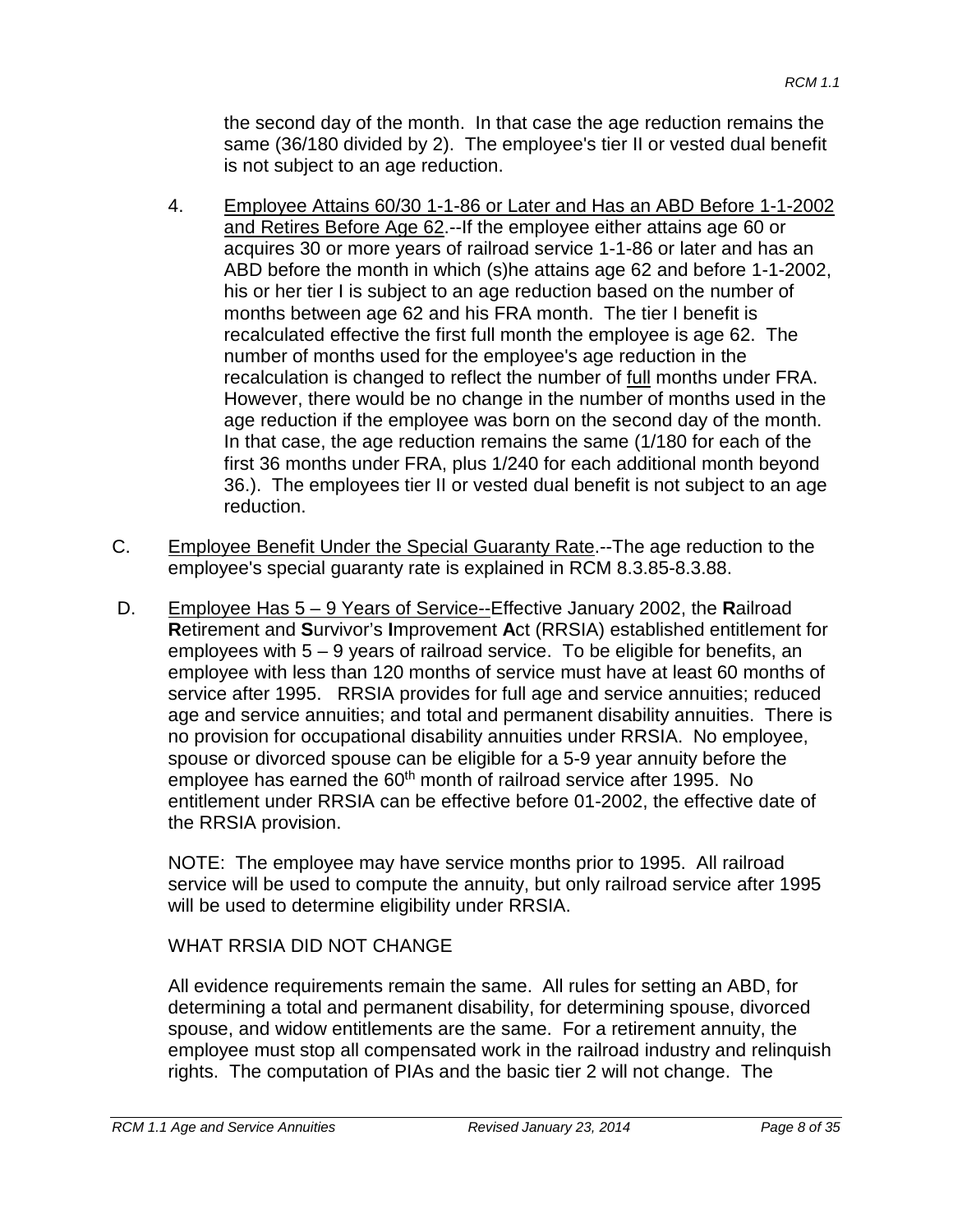reductions to tier 1 for SSA benefits, NCSP, PSP, etc., still apply. The reductions made for excess earnings and LPE earnings remain the same.

#### WHAT RRSIA CHANGED

RRSIA made significant changes in how the RRB pays annuities.

- 1. Beginning in January 2002, an employee with less than 120 months of railroad service can be eligible for an RRB annuity provided that at least 60 months of service were acquired after 1995. Creditable military service after 1995 may be used to compute the 60 months of service.
- 2. The employee must have a social security insured status (SSIS) to be entitled to the tier 1. The SSIS is determined by counting the quarters of coverage (QCs) earned by the employee in combined railroad and social security earnings. The required number of QCs is determined by the employee's year of birth. This information will be on the G-90. If there is no SSIS, the employee will not be entitled to a tier 1. The employee could still be entitled to a tier 2 on the ABD.
- 3. The tier 1 or tier 2 date of eligibility may be different from the ABD. The tier 1 and tier 2 age reduction months will be counted from their respective dates of eligibility through the month before FRA.
- 4. The tier 1 date of eligibility for payment and computation of reduction factors will be the later of: 01-2002, the RRSIA effective date; the date the 60<sup>th</sup> month of railroad service is earned; the date the employee's social security insured status (SSIS) is acquired; the first full month of age 62; or the date of entitlement (DOE) to social security retirement benefits. Additionally, rules related to retroactivity and the date the claim was filed remain the same.
- 5 Delayed retirement credits (DRCs) will be counted from the SSIS if it occurs after FRA. DRCs are also limited if the SSA DOE to a retirement (RIB) or disability (DIB) benefit is prior to the ABD. The basis of the disability provision is that under SSA regulation, Section 404.310, an SSA DIB automatically becomes an old-age benefit at FRA. See L-2009-05 for details. Example 1: Employee is initially entitled to a full age annuity at the age of 68, having less than 10 years of railroad service, but more than 60 months after 1995. He has a social security insured status since 1984, and has been in receipt of a reduced RIB from SSA since age 62. DRC's are **not** payable to this employee.

Example 2: Employee is initially entitled to a full age annuity at the age of 73, having less than 10 years of railroad service, but more than 60 months after 1995. She has a social security insured status since 1962, and has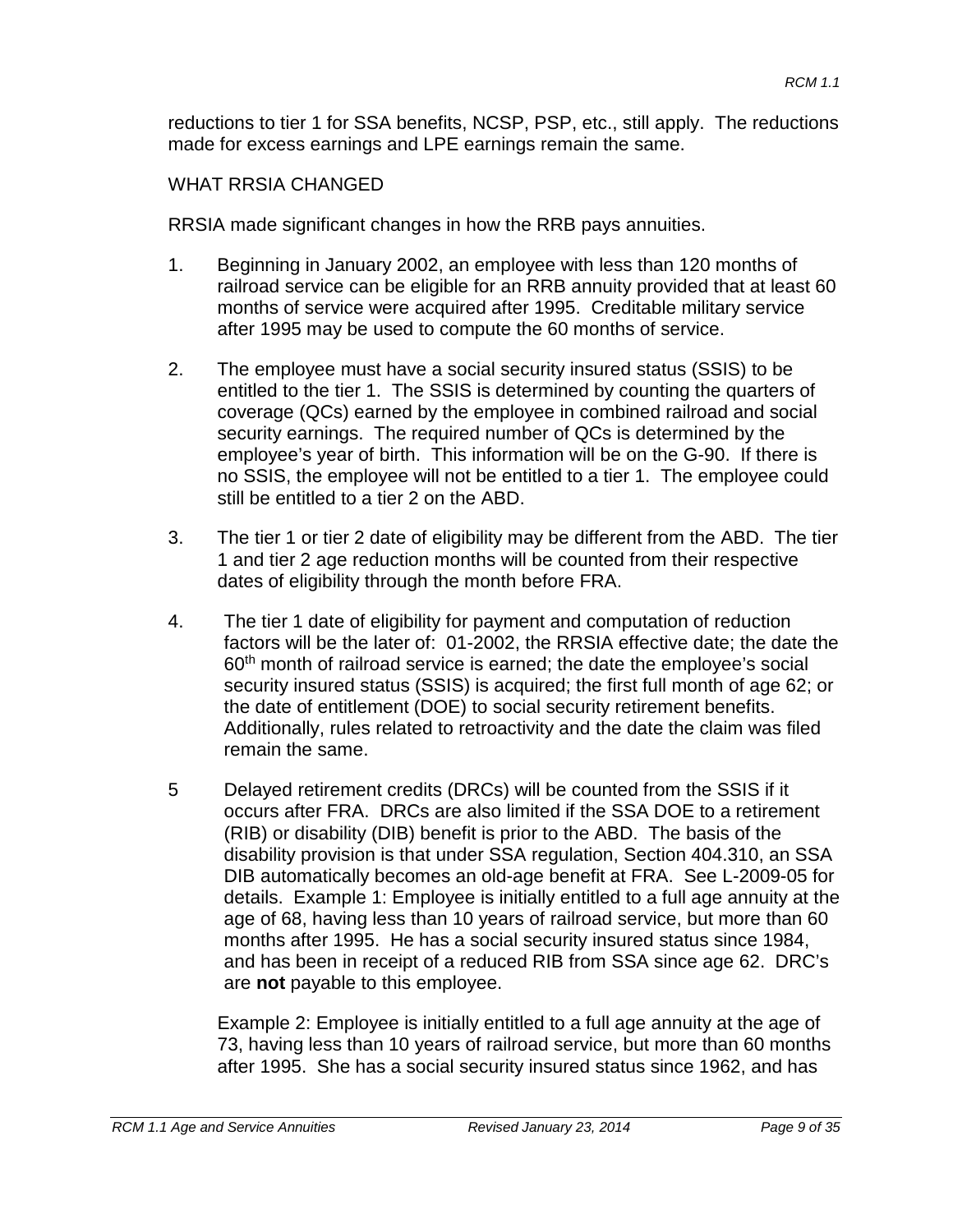been in receipt of a DIB from SSA since age 55. DRC's are **not** payable to this employee.

6. Total and permanent disability annuitants will be paid an unreduced tier 1on the ABD. The tier 2 is not payable until the annuitant is age 62 for a full month and then it will be age reduced.

All the rules for computing RRSIA age reductions have been built into the estimate program (REAP) and the payment programs (ROC and PC programs). An overview of the rules is provided below.

#### SSA CONSIDERATIONS

Under RRSIA, entitlement to SSA benefits is important not only for subtracting the SSA benefit from the tier 1, but also for computing the age reduction in tier 1. There are several factors to consider when determining whether or not the SSA entitlement will affect the age reduction in the tier 1.

- 1. The SSA benefit must not be terminated or withdrawn.
- 2. The SSA DOE must precede the ABD.
- 3. The amendments limit consideration to SSA benefits under section 202(a), (b), or (c): old age, wife's and husband's benefits. This would include the following bics: A (Primary Claimant); B, B3, B8, BA, and BD (Wife 62 and over); B1, B4, BG, BH, BJ (Husband 62 and over); B6, B9, BN, BP, BQ (Divorced Wife 62 and over); and BR, BT (Divorced Husband 62 and over). Notice that disability benefits, children, widows and a spouse with child in care are not included.

#### FULL AGE AND SERVICE ANNUITY

Just like 10 year cases, annuitants will have to attain FRA in order to be entitled to a retirement annuity without an age reduction. Also, rules related to retroactivity and the date claim filed remain the same.

- The tier 1 eligibility date will be the later of: 01-2002, the RRSIA effective date; the date the employee acquires the  $60<sup>th</sup>$  month of railroad service; the date the employee's SSIS is acquired; or the DOE to social security retirement benefits.
- If the SSIS is before the ABD, the tier 1 date of entitlement will be the ABD. If the SSIS is after the ABD, the tier 1 date of entitlement will be the SSIS date.
- If the employee has a date of entitlement to an age reduced social security retirement benefit, age reduction months for tier 1 are counted from the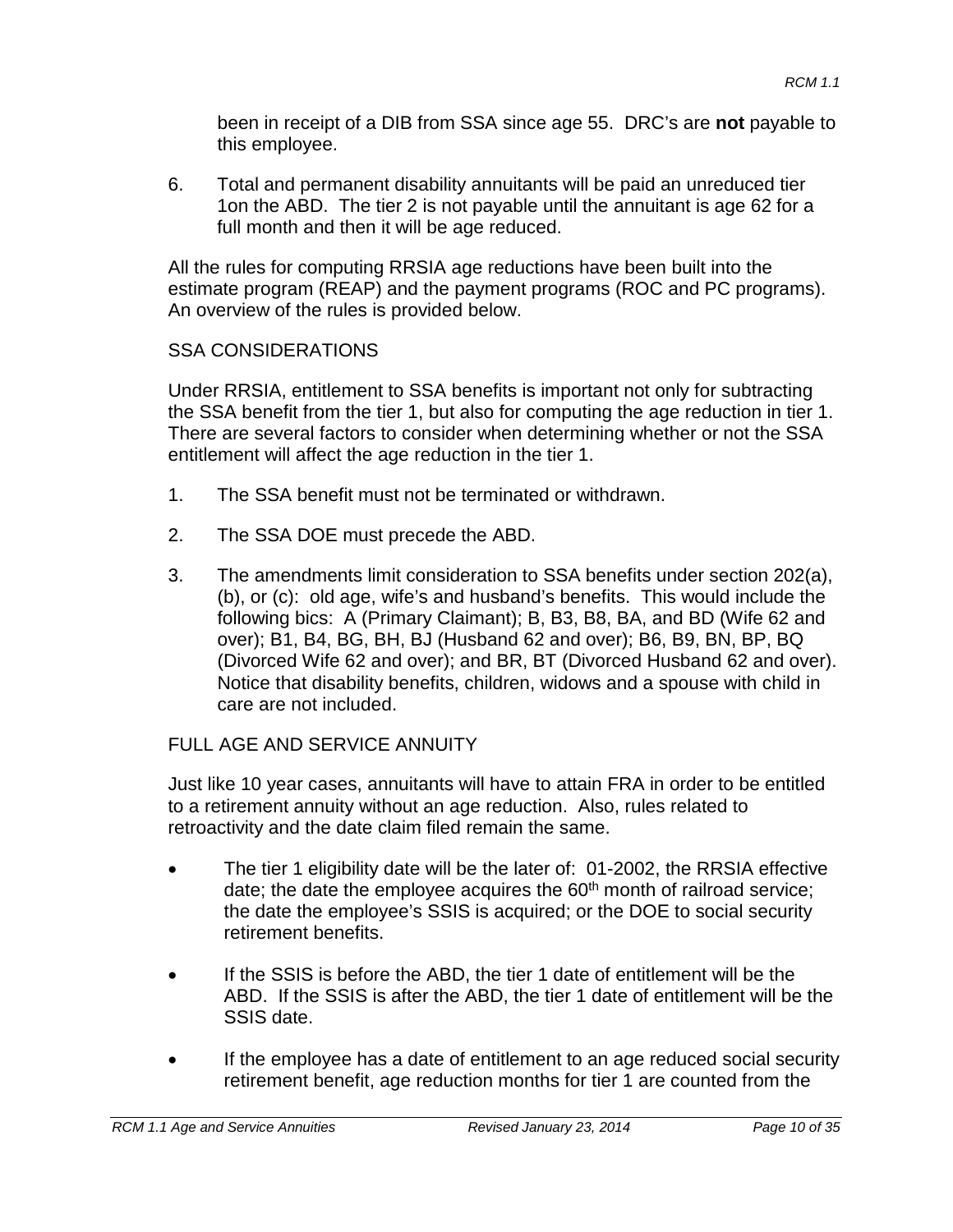SSA DOE through the month before FRA. This is true even though the employee has applied for the railroad annuity at or after FRA.

- Age DRCs are counted from the SSIS attainment to the ABD if the SSIS attainment is later than FRA.
- If the employee is entitled to a social security retirement benefit, and the SSA DOE is before the ABD, count DRCs from FRA through the month before the SSA DOE. (In other words, don't give an employee credit for age DRCs at RRB for months he receives an SSA retirement or disability benefit.)
- The tier 2 eligibility date cannot be before the employee has acquired the 60<sup>th</sup> month of railroad service. The employee will receive a full tier 2 on the ABD.

EXAMPLE 1: The employee files for a full age annuity under the 5-9 year rules. His date of birth is 06-04-1937. He acquired his  $60<sup>th</sup>$  month of railroad service in 03-2001. His SSA DOE for a reduced retirement benefit is 01-2002. In 06-2002, he files for a full age retirement benefit at RRB. His date last worked is 05-31-2002. His ABD is set at 06-2002. The tier 1 will have 5 age reduction factors because of his DOE to SSA retirement benefits.

EXAMPLE 2: The employee files for a full age annuity under the 5-9 year rules. His date of birth is 06-04-1937. His SSA DOE for a full retirement benefit is 06-2002. He acquires his  $60<sup>th</sup>$  month of railroad service in 08-2002. In 09-2002, he files for a full age retirement benefit at RRB. His date last worked is 08-31-2002. His ABD is set at 09-2002. The tier 1 will not receive DRCs for 6, 7, or 8-2002 because he was entitled to an SSA retirement benefit for those months.

REDUCED AGE AND SERVICE ANNUITY

Just like 10 year cases, annuitants paid under RRSIA will have to be age 62 for a full month to receive an annuity with an age reduction. The reduction per month will be the same (i.e., 20% reduction over the first 3 years for employees, and 25% reduction over the first 3 years for spouses; and for those born in 1938 or later, an additional 10% reduction over the next 2 years for employees and spouses). As with full age annuities, how we count those reduction months may differ.

If the SSIS is before the ABD, the tier 1 date of entitlement will be the ABD. Count age reduction months from the ABD through the month before FRA. If the SSIS is after the ABD, the tier 1 date of entitlement will be the SSIS date. Count the age reduction months from the SSIS through the month before FRA.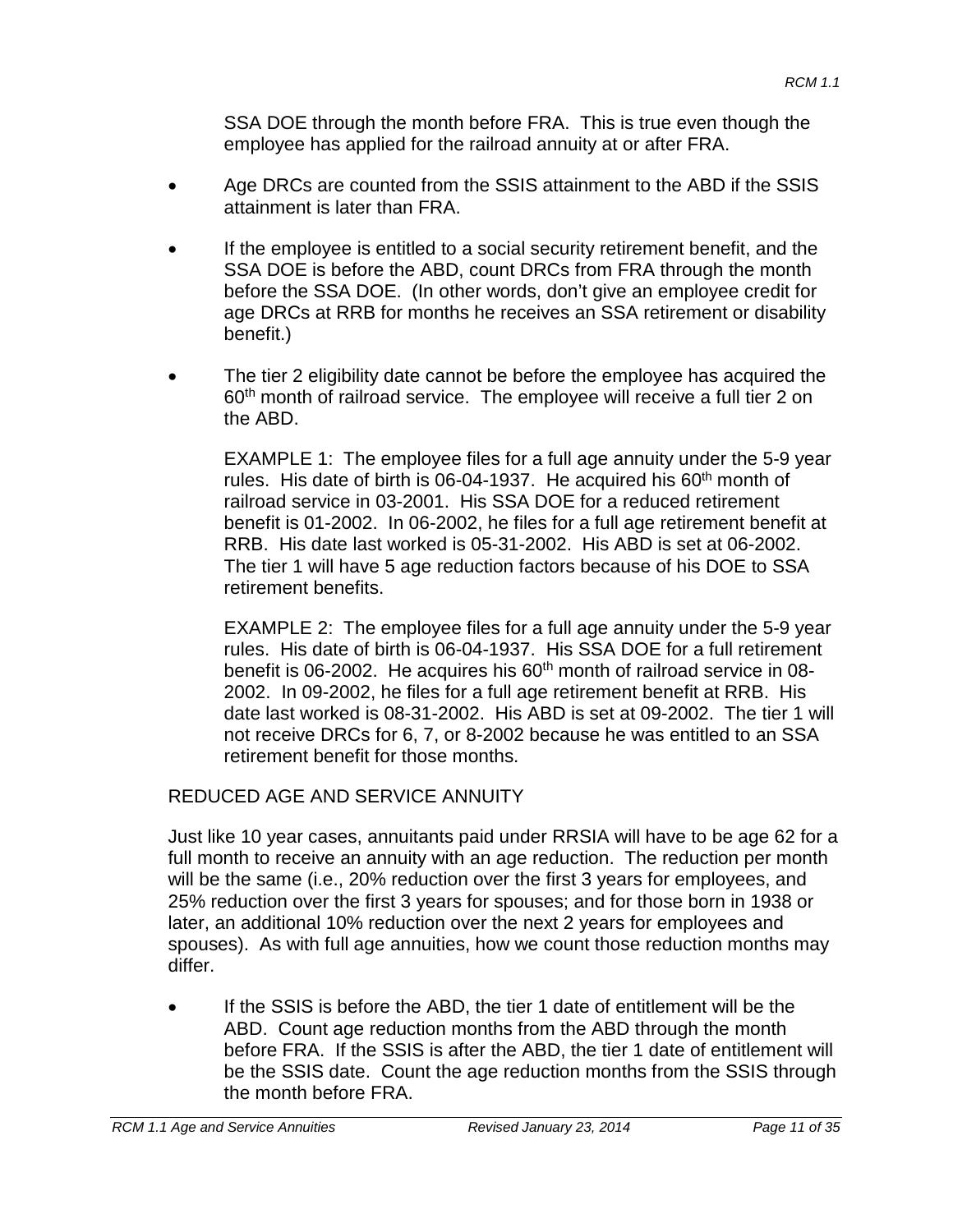- If the employee is over age 62, and has a date of entitlement to SSA retirement benefits, count the age reduction months for the tier 1 from the SSA DOE to the month before FRA.
- If the employee is over age 62, but does not attain his  $60<sup>th</sup>$  month of railroad service until after age 62, the ABD can not be earlier than the  $60<sup>th</sup>$ month of service. Count age reduction months from the 60<sup>th</sup> month of service to the month before FRA.
- Reduce the tier 2 by the number of months between the ABD and FRA (or between the ABD and age 65 if the employee has a service month before 09-1983.)

EXAMPLE: The employee files for a railroad annuity under the 5-9 year rules. His date of birth is 09-01-1940. His DOE at SSA is 09-2002. He acquires his 60<sup>th</sup> month of railroad service 06-2003. The date of filing at RRB is 09-03-2004. His ABD will be 09-2004. (No retroactivity for age reduced annuities.) However, tier 1 age reduction will be counted from the first date of eligibility, 06-2003. Tier 2 age reduction will be counted from his ABD to the month before FRA, or age 65 if there is a service month before 09-1983.

TOTAL AND PERMANENT DISABILITY ANNUITY

As with 10 year cases, the Disability section will make the rating determination. In order for an employee with 60 months of service after 1995 to be rated for a total and permanent disability, the employee will have to meet social security disability rules.

- The employee will have to have an SSIS.
- The employee will have to meet the 20 in 40 rule.
- The tier one will not be age reduced.
- The effective date of the tier 2 will be the later of: the ABD; the first full month the annuitant is 62; or the filing date. The age reduction will be computed from the effective date through the month before FRA. If the employee has a service month prior to 09-1983, count age reduction months up to age 65.

## HOW TO PROCESS 5-9 YEAR CASES

All 5-9 year cases will be paid on ROC or the PC programs. For the PC programs, the SSIS and RIB DOE will be manually entered for any case which is designated as a 5-9 year case (TYPE COMP of 8). For ROC, this information is either filled in when the JADE connection is made or is entered manually by the examiner. Therefore, if the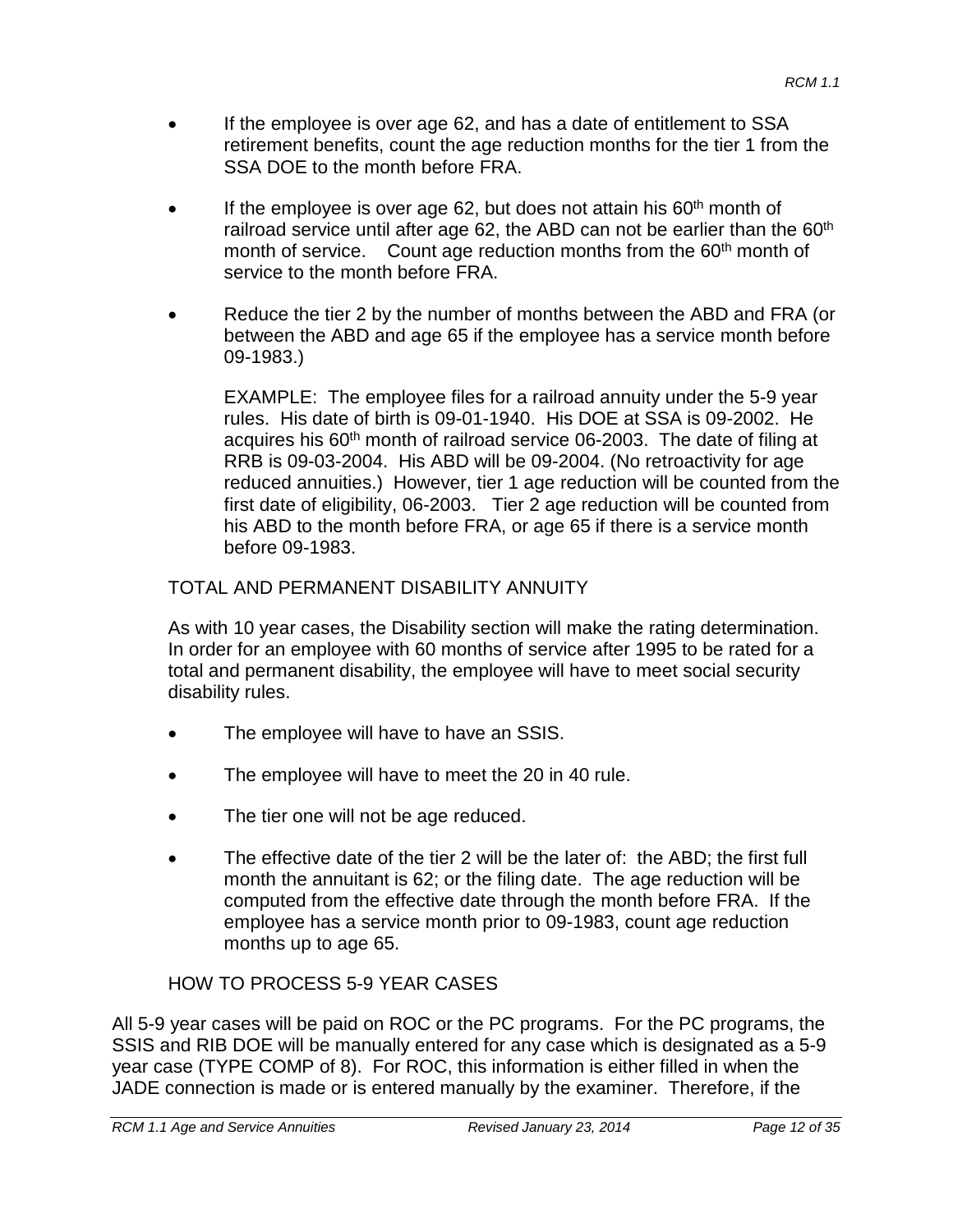JADE connection is not working and you don't have MBR data available, do not process a 5-9 year case until the JADE connection is restored. The DRC and age reduction computations will be processed by the programs. For disability cases, MAP referrals will be generated when the annuitant is 62 and eligible for the tier 2.

## **1.1.8 Reduction For Social Security Benefits**

The employee's tier I is reduced but not below zero, by the full amount of any social security benefit (s)he is receiving. This is the amount before SSA applies work deductions, partial withholding or temporary withholding.

If the employee's social security benefit was subject to work deductions for a year 1975- 1981, refer to RCM 5.7 Appendix E and RCM 5.7 Appendix F, "Form G-101a Instructions" for procedure to restore the tier I offset for SS benefits.

## **1.1.9 Reduction For Earnings**

If the employee has a work deduction insured status, his or her annuity is adjusted for excess earnings. Effective 12-1-88, an employee's tier 2, supplemental annuity and spouse's tier 2 are subject to work deductions for last person service. Both types of work deductions are explained in RCM 5.7.

## **1.1.10 Requirements For Increasing An A&SA Under The O/M**

In order to have his A&SA increased under the O/M, this annuitant must meet the requirements of the SS Act as explained in RCM 8.3.8.

## **1.1.11 When The O/M Is Applicable**

An A&SA can be increased under the O/M as explained in RCM 8.3.11 through 8.3.13.

## **1.1.12 Referral For O/M And WF Test**

The Monthly Attainment Processing (MAP) program will release a diary card in cases on the rolls where the spouse's date of birth has been entered into PREH to alert the examiner of the possible need for an adjustment when the following events occur:

- A spouse who is receiving an annuity that is not based on the O/M formula attains age 62; or
- (A spouse who is receiving an annuity that is not based on the O/M formula attains full retirement age or)
- A spouse who is not receiving an annuity and is not included as an IPI in an annuity based on the O/M formula attains full retirement age.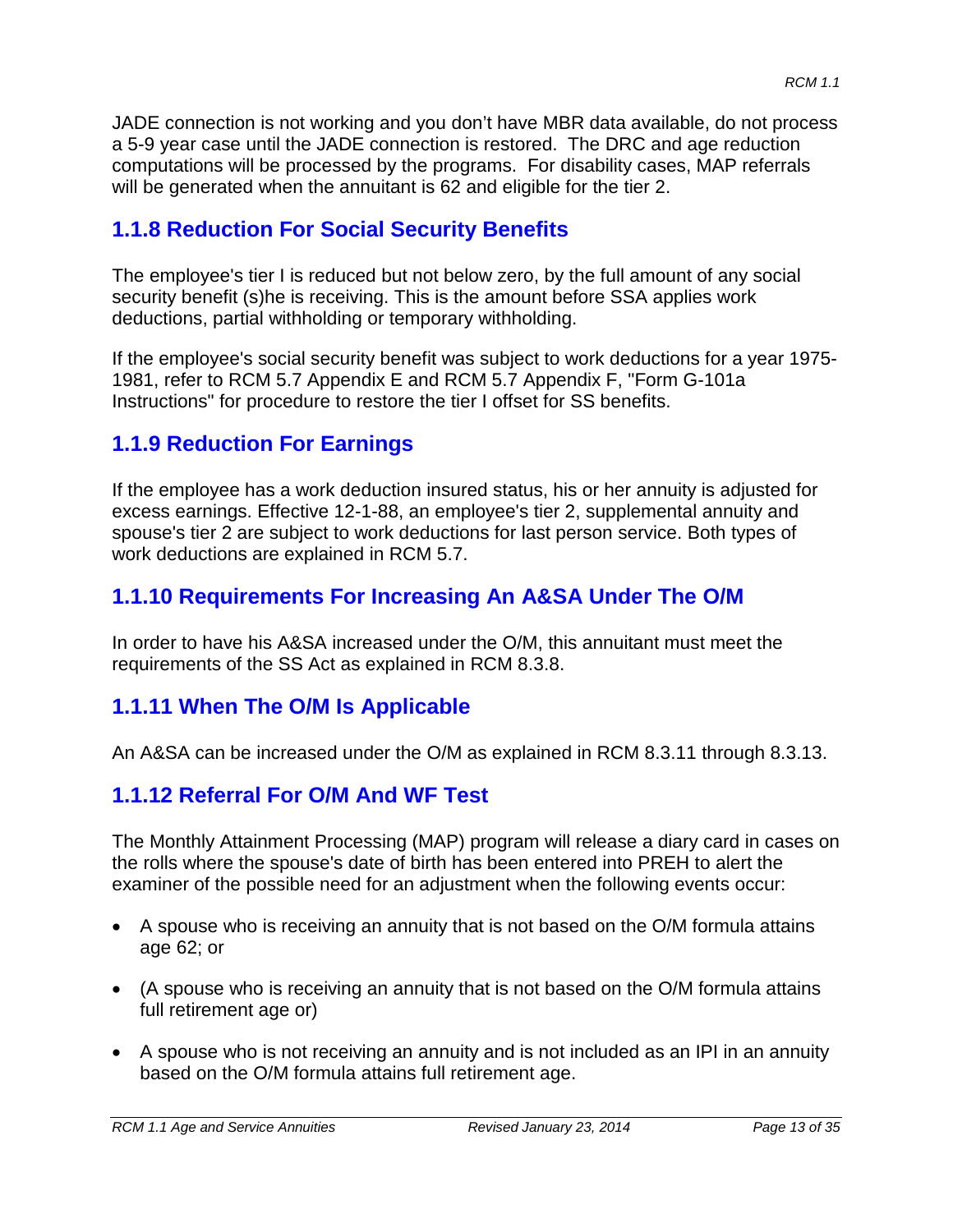The referral message will read "ANN-SP 62 OR SP FRA TEST FOR O/M AND VDB." Upon receipt of this referral, examine the folder to determine if the annuity could be paid under the O/M formula is explained in RCM Chapter 8.3 or to determine if the spouse is eligible for a regular spouse's annuity (see RCM Chapter 1.3).

A diary card will also be released when the employee attains age 62 and a PIA #4 amount has been entered into the record to alert the examiner to pay the employee a RIB VDB as explained in Section 1.1.33. Prior to the 1981 amendments, diary cards were also used to determine if the spouse annuitant was entitled to a VDB (see RCM Chapter 1.3. Appendix D).

# **1.1.13 Development**

There should be sufficient information on recently filed applications to identify potentially eligible auxiliary beneficiaries. When complete SS benefit information is not in file or the SS benefit amount stated in file would not preclude application of the O/M, release Form G-60 to obtain or verify SS benefit information. Develop any required evidence (see RCM 1.1.21) or additional information through the field.

If Forms G-319, and/or G-320 were developed but it is determined that the O/M is not applicable, release Form Letter RL-300 to the employee (see RCM Part 11.)

# **1.1.14 Earnings Restrictions**

When an A&SA is increased under the O/M, the amount of the increase is affected if the annuitant earns more than the annual exempt amount while he is under full retirement age, (age 70 prior to January 1, 2000), or (age 72 prior to 1-1-83). The annuitant's increase under the O/M is also affected if he works outside the U.S for 45 or more hours in a month before he attains full retirement age, (age 70 prior to January 1, 2000), or (72 prior to 1-1-83). See RCM 8.3.135 - 8.3.143 for a complete discussion of how work deductions apply to an A&SA increased under the O/M.

# **1.1.15 Non-covered Service Pension (NCSP) Provision**

Except as explained in RCM 1.1.17, the 1983 Social Security Act Amendments (PL 98- 21) establish a reduction in PIA #1, PIA #9, PIA #17 and SSEB PIA for the following annuities:

1) Employees who attain age 62 after 1985 (including employees receiving a reduced 60/30 annuity who attain age 62 after 1985); or

Become entitled to a disability annuity after 1985; and

Become entitled to a pension based in whole or in part on non-covered service 1-1986 or later (See RCM 1.1.116)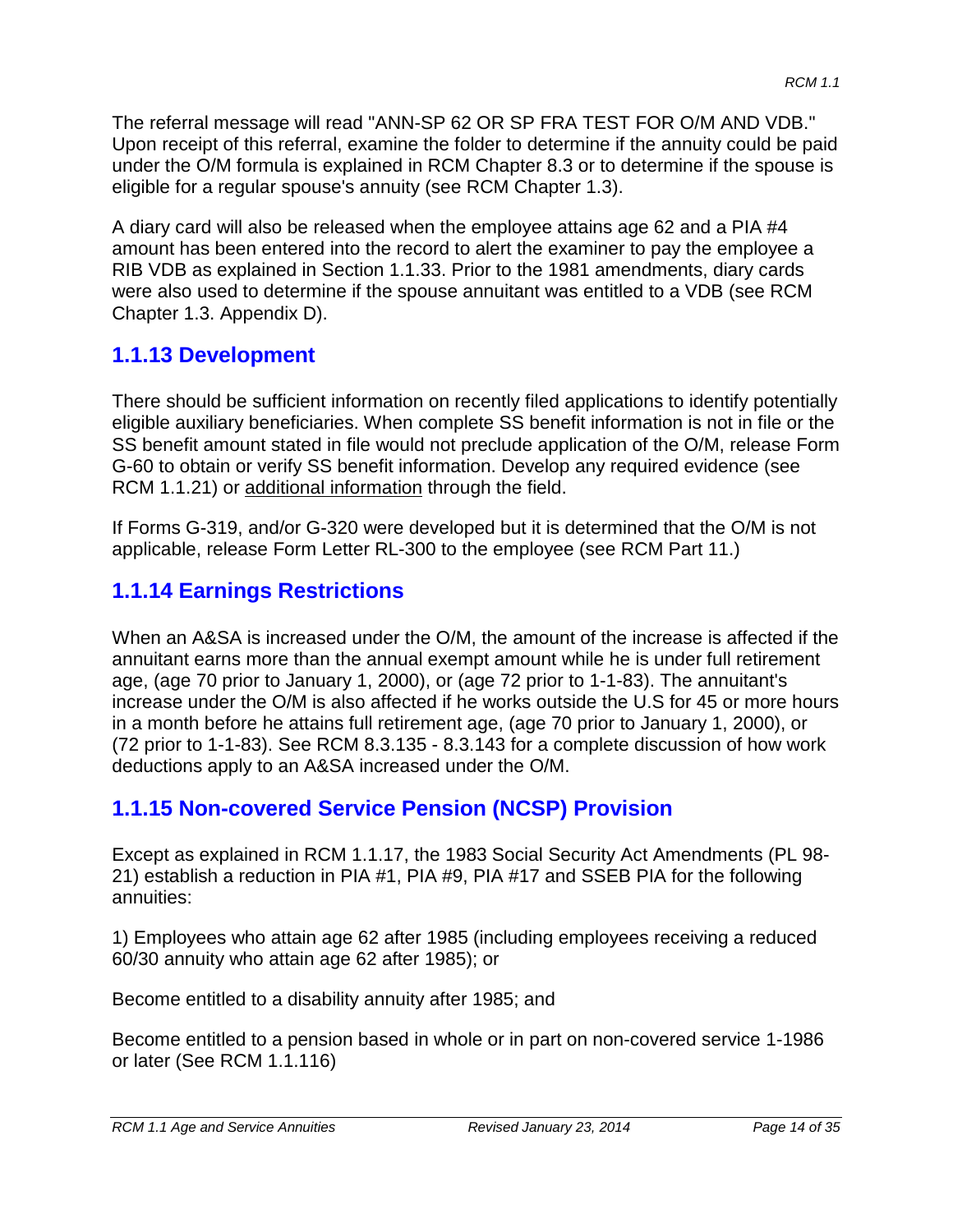2) Spouses/divorced spouses (including independently-entitled divorced spouses) who become eligible for an annuity on the wage record of an employee who is entitled to a pension based in whole or in part on non-covered service 1/1986 or later (see RCM 1.1.116). The NCSP reduction is factored into the PIA calculation, whereby spouses/divorced spouses receive one-half of the employee's NCSP-reduced tier 1.

# **1.1.16 Definition Of Non-covered Service Pension**

For purposes of the employee non-covered service pension provision, a non-covered service pension (NCSP) is any payment based in whole or in part on earnings for services that are not covered as employment under section 210 of the Social Security Act.

A lump-sum payment that is actually a refund of the individual's contributions to an employee pension, including interest, is not a pension payment and does not affect the tier I or O/M benefit

Pensions that are paid in other than monthly amounts will be allocated to an equivalent monthly amount. Also, a lump sum payment that is made as a substitute for periodic payments qualifies as a pension under this provision. The lump sum will be prorated to a monthly amount.

Finally, the offset is the amount of the non-covered service pension before any reduction in the pension that the individual elects to provide a survivor's benefit.

Note: A public disability benefit may also be considered a NCSP. Examiners should consider this whenever a PDB offset applies. Form G-207 is used to determine if an annuity is subject to reduction due to a NCSP. Form G-207 also has a reminder to consider a reduction in the employee's annuity due to a Public Disability Benefit. If Form G-209 was not previously requested, the examiner should have the field service develop for this unless an exception applies.

## **1.1.17 Exceptions To The Non-covered Service Pension Provision**

The non-covered service pension provision does not apply if the employee:

- A. Becomes entitled to a disability annuity before 1986 and remains entitled to it in any of the 12 months immediately before he attains age 62 or has re-entitlement to a disability annuity; or
- B. Has 30 years of coverage as explained in RCM 8.11 Appendix M. (The 30 years of coverage requirement should not be confused with 30 years of service. An individual with very low wages could have 12 months of service in a calendar year but not a year of coverage.)
- C. Is a newly hired federal employee (hired after 12-1983).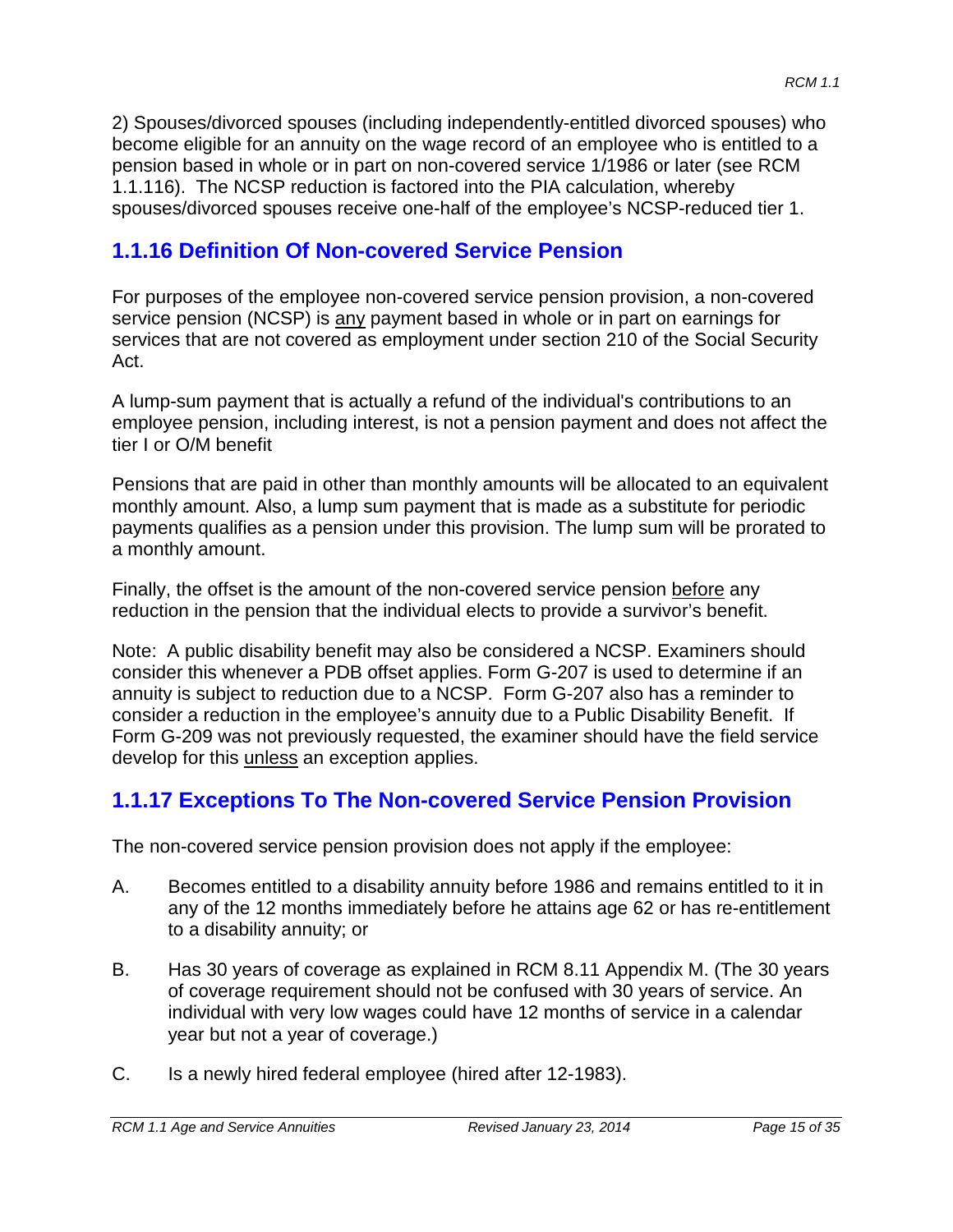- D. Is an employee of a non-profit organization which did not have Social Security coverage for any of its employees on 12/31/83 and who became covered under the SS Act for the first time as an employee of that organization under the compulsory coverage provisions in P.L. 98-21.
- E. Meets the age and service requirements for his/her non-covered employment pension prior to 1986, even if (s)he does not elect to receive the pension until after 1985. In determining if this exemption applies, the individual must meet all the requirements for the pension (e.g., years of service, attainment of age, amount of contributions, etc.) prior to 1986.
- F. Is entitled to the pension based entirely on non-covered employment prior to 1957. (This includes military service pensions based wholly on military service performed before 1957.)
- G. Is receiving pension payments based on earnings as a minister from a church.
- H. Beginning January 1995, a foreign pension that is payable by another country based on a totalization agreement with the United States will cause an exemption to the non-covered service pension. A foreign pension is based on a totalization agreement if entitlement to the pension is established as the result of the agreement between the U.S. and the foreign country.

A foreign pension is not based on an agreement if the beneficiary met the normal benefit eligibility requirements of the other country and did **NOT** rely on the agreement to establish entitlement.

While most U.S. agreements provide for adding U.S. and foreign credits together, if necessary, to establish entitlement to a foreign benefit, not all do. Certain agreements establish alternative eligibility requirements. When entitlement to the foreign benefit is established in accordance with such alternative requirements, the foreign pension is considered to be a pension based on an agreement with the U.S.

Example: Under Swiss law, a non-Swiss citizen would normally need 10 years of Swiss coverage to qualify for a retirement pension. The U.S.- Swiss social security agreement modifies Swiss law so that a U.S. citizen can qualify for a Swiss retirement pension with as little as one year of Swiss coverage. Thus, a U.S. citizen who qualifies for a Swiss retirement pension with less than 10 years of Swiss coverage would receive a Swiss pension based on the agreement with the U.S.

Conversely, a U.S. citizen who receives a Swiss retirement pension with 10 years or more of Swiss coverage would not receive a pension based on the agreement with the United States.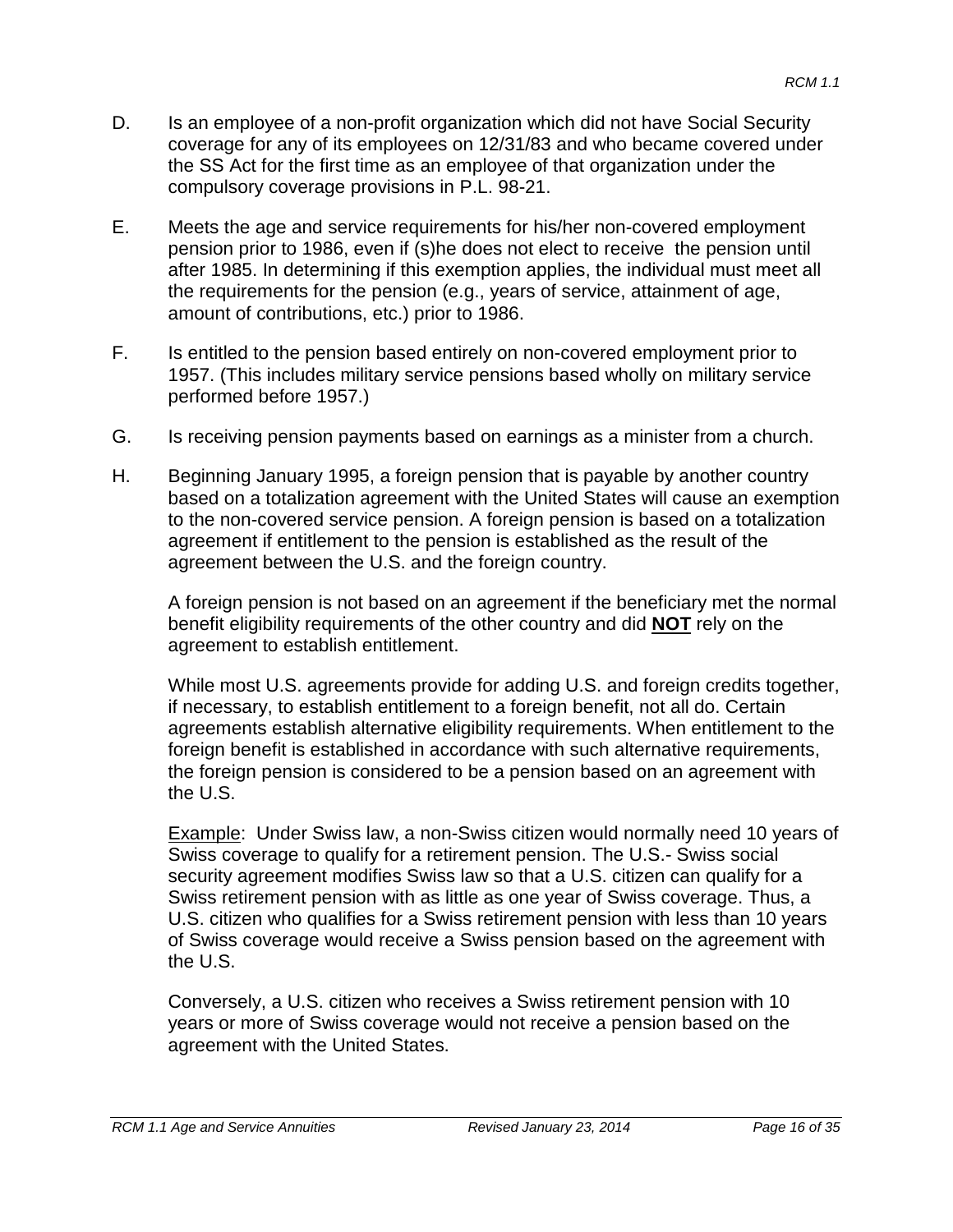The following types of pensions paid by agreement countries always allow for an exemption from the NCSP provision:

| Country            | <b>Type of Pension</b>               |
|--------------------|--------------------------------------|
| Canada             | Old Age Security (OAS)               |
| Finland            | <b>National Pension Scheme (NPS)</b> |
| <b>Netherlands</b> | National Insurance Scheme (AOW)      |
| Norway             | <b>Basic Pension Program</b>         |
| Sweden             | <b>Basic Pension Program</b>         |

The following types of pensions paid by agreement countries do **NOT** allow for an exemption from the NCSP provision **unless** the applicant claims an exemption under the totalization agreement:

| Country            | <b>Type of Pension</b>                   |
|--------------------|------------------------------------------|
| Australia          |                                          |
|                    | Effective - October 1, 2002              |
| Austria            | All                                      |
| <b>Belgium</b>     | All                                      |
| Canada             | Canada Pension Plan (CPP)                |
|                    | Retirement<br>(a)                        |
|                    | (b) Disability                           |
|                    | Quebec Pension Plan (QPP)                |
|                    | Retirement<br>(a)                        |
|                    | (b)<br><b>Disability</b>                 |
| Chile              | Effective - December 1, 2001             |
| Finland            | <b>Employment Pension Scheme (EPS)</b>   |
| France             | All                                      |
| Germany            | All                                      |
| Greece             | All                                      |
| Ireland            | All                                      |
| Italy              | All                                      |
| Japan              | All - Effective October 1, 2005          |
| Luxembourg         | All                                      |
| <b>Netherlands</b> | Employed Persons Insurance Scheme (EPIS) |
| Norway             | <b>Supplementary Pension Program</b>     |
| Portugal           | All                                      |
| Republic of Korea  | All - Effective April 1, 2001            |
| Spain              | All                                      |
| Sweden             | <b>Supplementary Pension</b>             |
| Switzerland        | All                                      |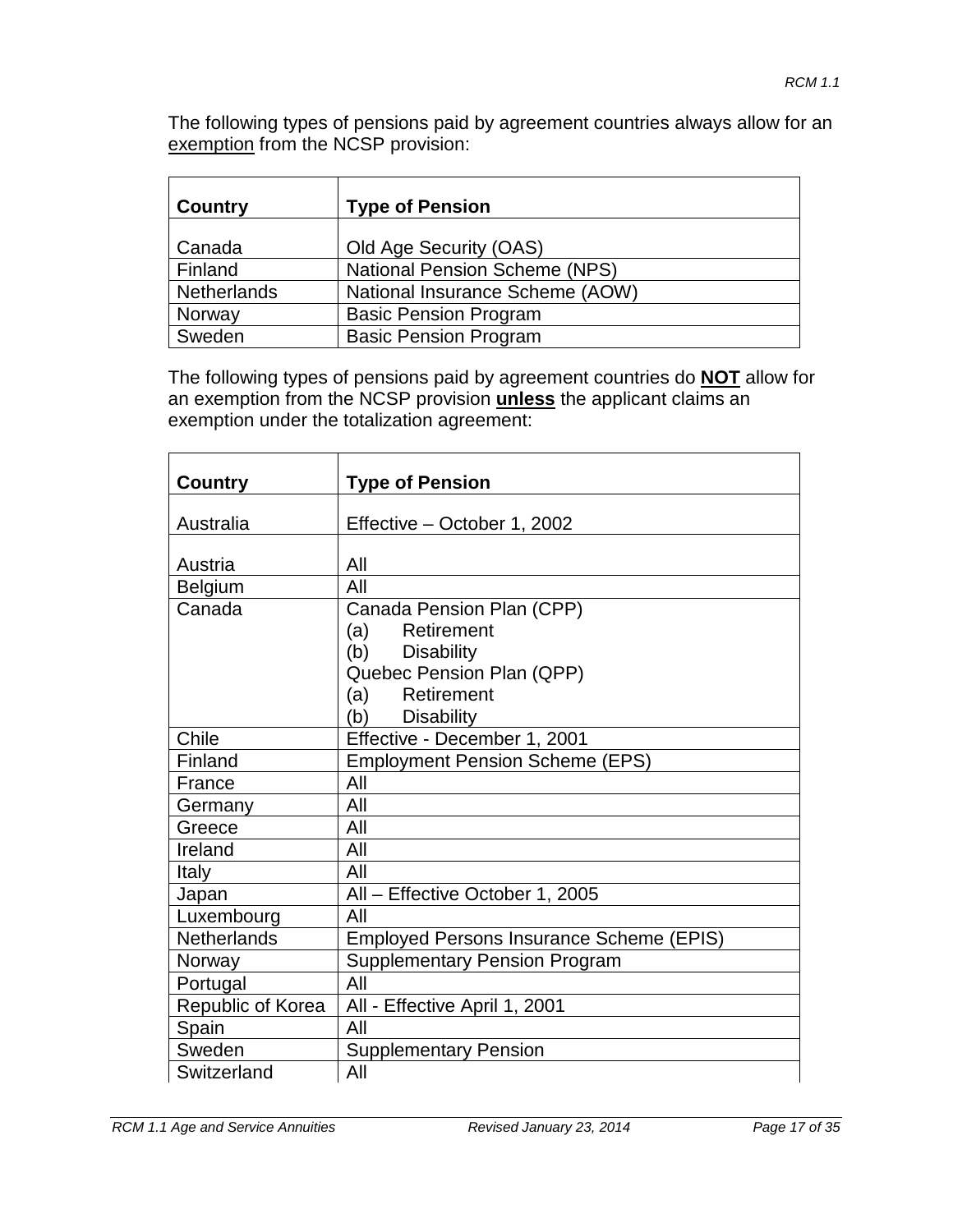|                | NOTE: Swiss retirement pensions paid to U.S.<br>citizens with less than 10 years of Swiss coverage<br>are always based on the agreement. |
|----------------|------------------------------------------------------------------------------------------------------------------------------------------|
| United Kingdom | All                                                                                                                                      |

If the applicant wishes to claim an exemption from the NCSP provision based on a totalization agreement, the field office will secure a statement that authorizes RRB to request verification of the receipt of the totalization benefit. Send the statement to P&S-RAC to determine if the offset can be removed.

I. Prior to January 1995, military reservists who received a pension based in whole or in part on reserve service before 1988 were subject to the NCSP provision. Effective January 1995 and later, the PIA's 1, 9 and 17 are exempt from the NCSP provision if the pension is based, in whole or in part, on non-covered reserve duty before 1988, but after 1956.

NOTE: After removal of the NCSP provision caused by military reserve service, the NCSP may still apply because of receipt of another pension based on noncovered employment.

# **1.1.18 Adjustment To The PIA #1, PIA #9, PIA #17 or SSEB**

The adjustment to the amount of the PIA #1, PIA #9, PIA #17 or SSEB is explained in RCM 8.11.76 - 8.11.79.

The reduced PIA's are based on the PIA's in effect on the ABD. The amount of the noncovered service pension used is the monthly rate effective on the later of the ABD or beginning date of the non-covered service pension. If the employee becomes entitled to the NCSP based on non-covered service after the ABD month, the PIA #1, PIA #9,PIA #17, or SSEB is computed as if the NCSP were payable in the ABD month. However, the reduced PIA's are not used in the tier I or Retirement O/M benefit until the first month that the employee is entitled to both the NCSP and the RRB annuity.

The reduced PIA #1 is used to compute the employee and spouse tier I benefit. The reduced PIA #9 is used to compute the Retirement O/M benefit for the spouse or children. The reduced PIA #17 is used to compute the work deduction amount. These reduced PIA's are effective until entitlement to the non-covered service pension ceases or the employee dies. The full employee tier I PIA is used to compute a survivor annuity.

The **highest** of three PIA computations for the gross tier 1 amount for the employee annuity is used when the employee is subject to a non-covered service pension reduction:

- the NCSP reduced regular PIA: based on the employee's "year of coverage" total and reduced bend point percentage; or
- the unreduced special minimum PIA, or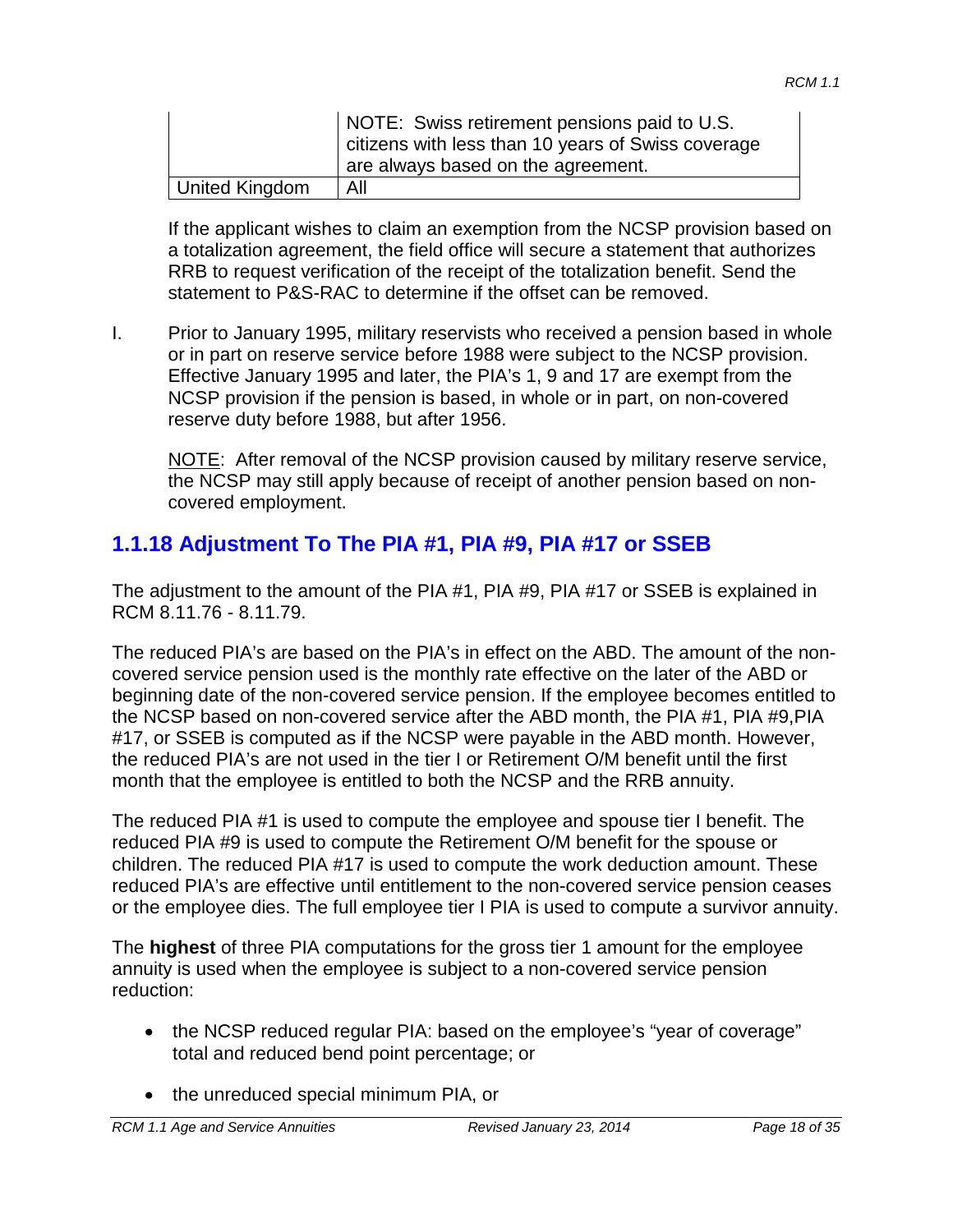• the special guaranty rate: based on the regular unreduced PIA minus  $\frac{1}{2}$  the employee's pension amount attributable to post-1956 non-covered earnings.

See the G-563 instructions for requesting the manual calculation of these PIA's from RIS-CCU.

# **1.1.19 Future Entitlement**

If the employee indicates that he has future entitlement to a NCSP, enter a call-up for the month before the expected date of entitlement (item 6 on the G-209) or the Non-Covered Service Pension screen of APPLE. Upon receipt of the case, initiate development action through the F/O. Do not suspend or reduce the annuity until development has been completed and a determination has been made.

# **1.1.20 Evidence Requirements For Age And Service Annuity**

| <b>Evidence</b>                                             | <b>When Required</b>                                                                                                                                                                                                                         |
|-------------------------------------------------------------|----------------------------------------------------------------------------------------------------------------------------------------------------------------------------------------------------------------------------------------------|
| Application (AA-1)                                          | Always.                                                                                                                                                                                                                                      |
| Age                                                         | Always.                                                                                                                                                                                                                                      |
| Service and Compensation<br>Report After 1936               | Always.                                                                                                                                                                                                                                      |
| Cessation of Service and<br><b>Relinquishment of Rights</b> | Always.                                                                                                                                                                                                                                      |
| Service and Compensation<br>Before 1937                     | If claimed and employee has less than 360<br>months subsequent service.                                                                                                                                                                      |
| <b>Current Connection</b>                                   | If a current connection is required.                                                                                                                                                                                                         |
| <b>Military Service</b>                                     | If military service is to be included in the annuity<br>computation.                                                                                                                                                                         |
| Non-covered Service<br>Pension (G-209)                      | If the employee's date of birth is January 2, 1924<br>or later and (s)he is receiving a pension or<br>annuity based on any work after 1956 not<br>covered by social security or Railroad Retirement<br>that begins January 1, 1986 or later. |
| VA Benefits (G-432 series)                                  | If annuity rate prior to 9-1-83 is based in part on<br>military service.                                                                                                                                                                     |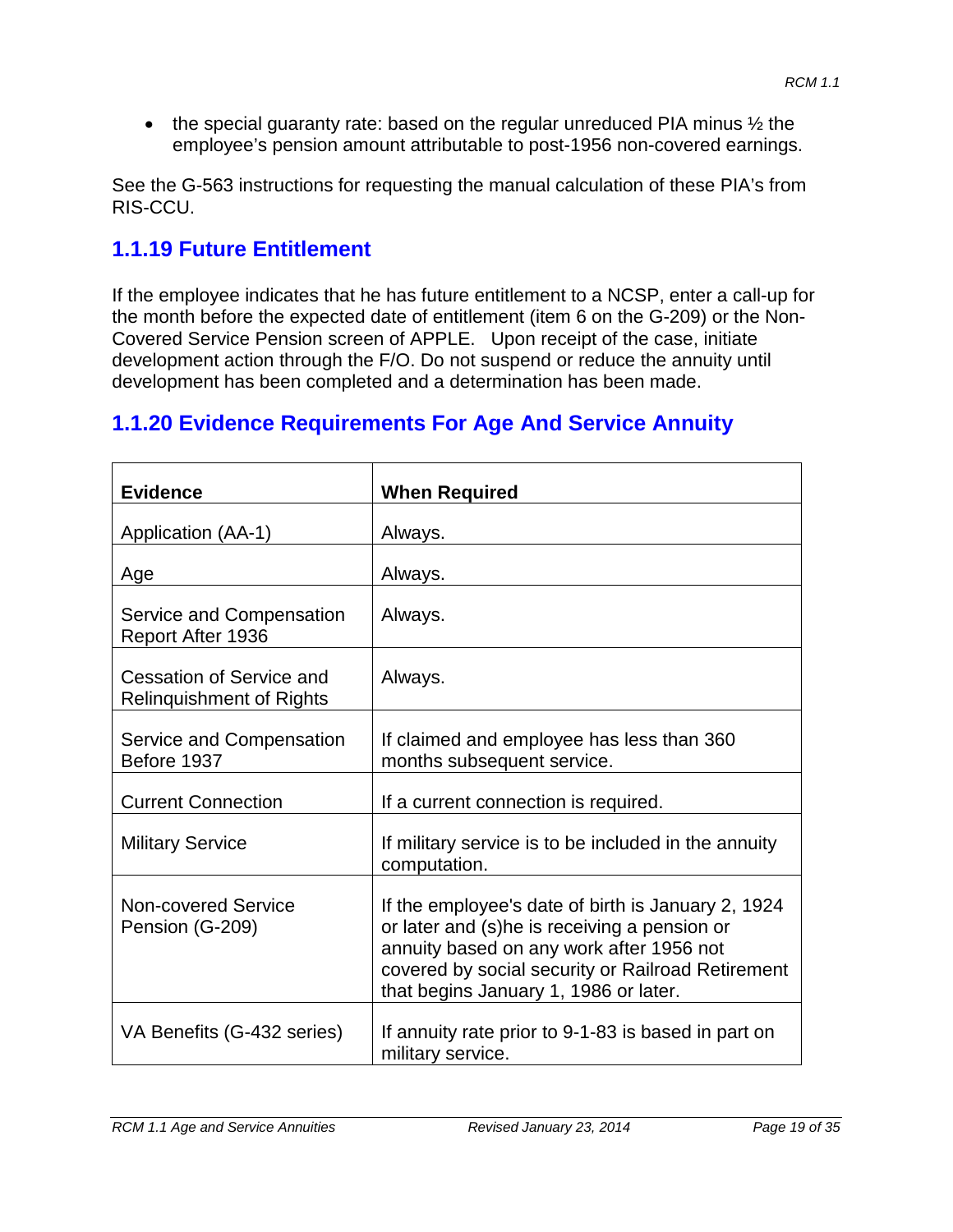| Joint and Survivor Annuity                                         | If joint and survivor election made before 7-31-46<br>is operative.               |
|--------------------------------------------------------------------|-----------------------------------------------------------------------------------|
| Incompetency (G-253a, G-<br>478, or G-479)                         | If incompetency is alleged or employee is in a<br>mental institution.             |
| Self-Employment<br>Questionnaire - AA-4                            | If the employee was self-employed in the<br>prescribed interval.                  |
| Guardianship (AA-5)                                                | If guardian or other legal representative is<br>selected as representative payee. |
| Marriage                                                           | If joint and survivor election is operative.                                      |
| <b>Citizenship and Residency</b>                                   | Foreign case.                                                                     |
| Verification statement from<br>the government service<br>employer. | If the employee qualifies for an indexed tier 2<br>based on federal employment.   |

# **1.1.21 Evidence Requirements For O/M**

Additional evidence is required to increase an age and service annuity under the Retirement O/M (see RCM 8.3.12).

Use Form G-230 to request the required forms.

| <b>Evidence</b>                                                                                        | <b>When Required</b>                                                                                                                                                                          |
|--------------------------------------------------------------------------------------------------------|-----------------------------------------------------------------------------------------------------------------------------------------------------------------------------------------------|
| G-319, Statement Regarding<br><b>Family and Earnings For</b><br><b>Special Guaranty</b><br>Computation | Always request this form from the employee.<br>Request a second Form G-319 from the spouse if<br>spouse alone or spouse with minor or disabled<br>child in care could be included in the O/M. |
| G-320, Statement by<br><b>Employee Regarding</b><br>Student Age 18-19                                  | If an elementary or secondary school student age<br>18-19 could be included in the O/M.                                                                                                       |
| AA-19a, Application For<br>Determination of Child<br><b>Disability</b>                                 | If disabled child could be included in the O/M.                                                                                                                                               |
| G-315a, Statement of School<br><b>Official of Student's Full Time</b><br>Attendance                    | If an elementary or secondary school student age<br>18-19 could be included in the O/M.                                                                                                       |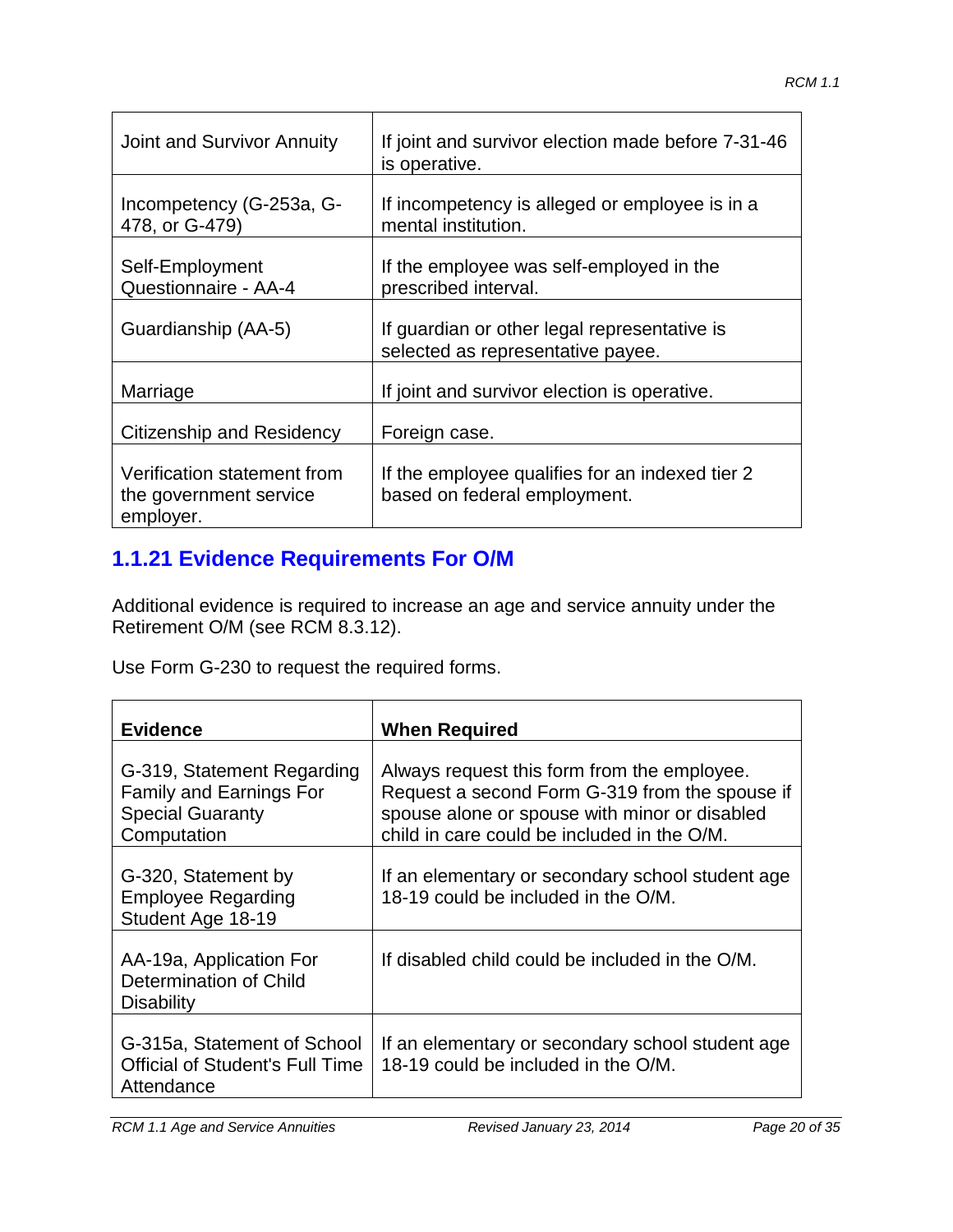Also request the following:

| <b>Evidence</b>                                                                                                        | <b>When Required</b>                                                                                                                                                       |  |
|------------------------------------------------------------------------------------------------------------------------|----------------------------------------------------------------------------------------------------------------------------------------------------------------------------|--|
| Marriage                                                                                                               | If spouse could be included in O/M.                                                                                                                                        |  |
| Age and Relationship of<br>child(ren)                                                                                  | If children could be included in O/M.                                                                                                                                      |  |
| Proof of Termination of<br>Marriage of Child                                                                           | If a child could be included in the O/M, is<br>currently unmarried but was previously married,<br>and the marriage terminated before the initial<br>application was filed. |  |
| Social Security Benefit Data                                                                                           | If file indicates that spouse or children to be<br>included in the O/M computation are receiving SS<br>benefits.                                                           |  |
| Form G-208, Public Service<br><b>Pension Questionnaire</b>                                                             | When PSP of the spouse affects the<br>computation.                                                                                                                         |  |
| NOTE 1: If the employee's annuity is increased under the "Spouse Election"<br>Procedure," refer to RCM 1.3 Appendix C. |                                                                                                                                                                            |  |
| NOTE 2: If Forms G-319 and/or G-320 are developed but it is then determined                                            |                                                                                                                                                                            |  |

that the retirement O/M is not payable, release Form Letter RL-300 as explained in RCM Part 11.

If the forms requested above are not returned within 60 days, request the status of the Retirement O/M development from the RRB field office.

## **1.1.25 Eligibility For An Employee Annuity And A Spouse Annuity Or A Divorced Spouse Annuity**

An individual may be simultaneously "entitled" to an employee annuity on his or her own earnings record and a spouse/divorced spouse annuity on a different railroad earnings record. The individual must file an annuity application on each RRB claim number to become "entitled" to each of these annuities. Further instructions for headquarters processing are contained in RCM 8.1 Appendix H, "Handling of Dual Entitlement Cases."

There is no reduction in the employee annuity for simultaneous entitlement to a spouse annuity or a divorced spouse annuity on the different RRB claim number. However, the spouse annuity or divorced spouse annuity will need to be adjusted for the simultaneous entitlement to an employee annuity.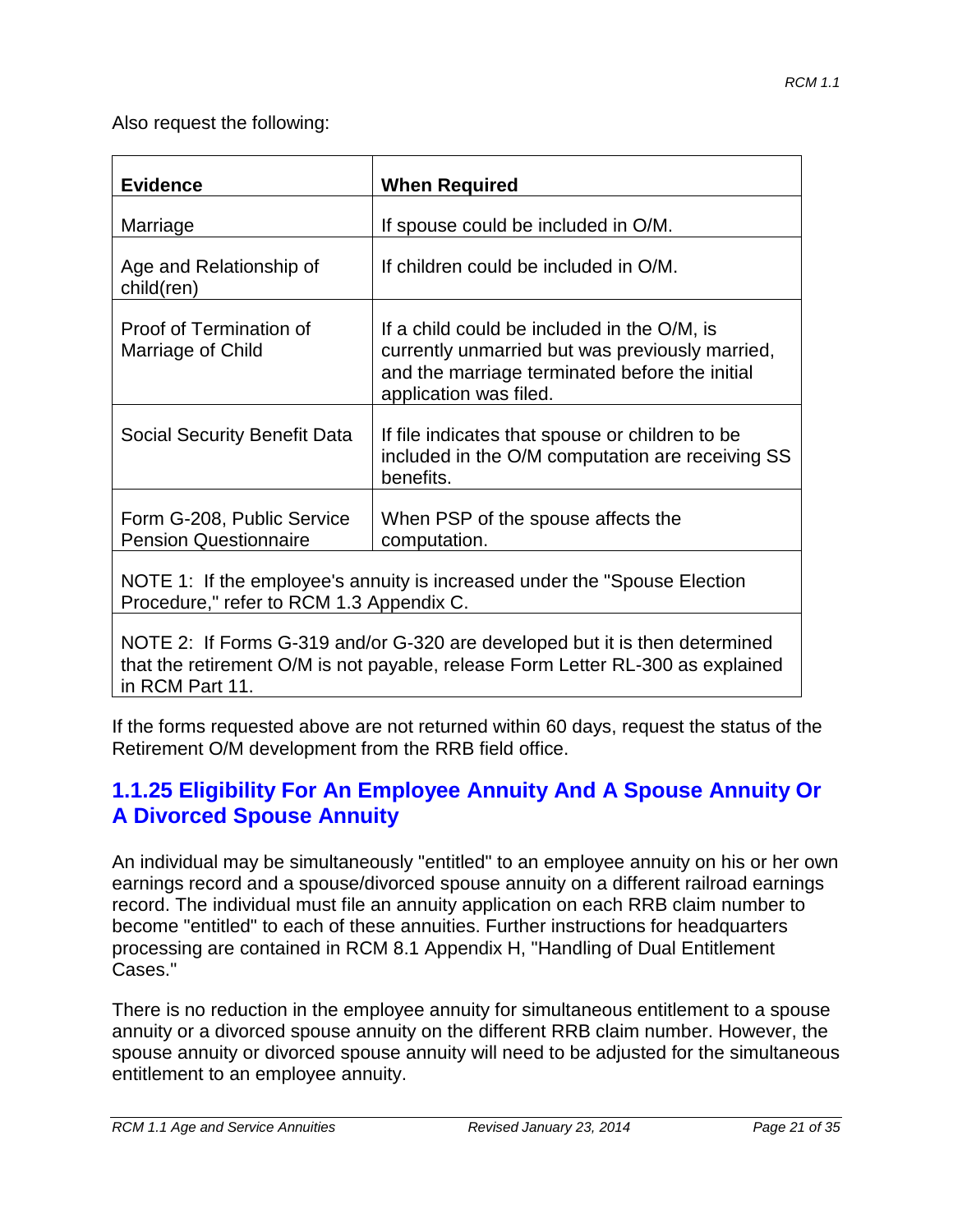- A. RASI Processing of Annuity The field is instructed to enter an IMPACT rate for the employee annuity or a SPAR rate for the spouse annuity as follows:
	- 1. Simultaneous Filing If the applicant is simultaneously filing for both the employee annuity on his own RRB earnings record and the spouse annuity on a different RRB claim number and:
		- a. Railroad Service Before 1975 If either earnings record has railroad service before 1975, the RRB field office is instructed to enter an IMPACT rate and a SPAR rate (adjusted for the own employee annuity).
		- b. No Railroad Service Before 1975 If neither earnings record has railroad service before 1975, the RRB field office is instructed to enter an IMPACT rate, but not to enter a SPAR rate.

For either a. or b. above, RASI will establish a manual OP code "034" for the employee annuity. This will prevent final payment of the employee annuity until the manual OP code is cleared, as explained in RCM 9.2, but will not zero out any IMPACT rate entered by the RRB field office. RASI will establish a 953 call-up #407 for the spouse annuity. This will prevent final payment of the spouse annuity until the call-up is cleared as explained in RCM 9.2, but will not zero out any SPAR rate entered by the RRB field office. BRB should process the case at Headquarters under procedures for "Handling of Dual Entitlement Cases" in RCM 8.1 Appendix H.

2. Spouse/Divorced Spouse Annuity in Pay Status - If the spouse/divorced spouse annuity on a different RRB claim number is in pay status when the applicant files for the employee annuity on his or her own earnings record, the RRB field office is instructed not to enter an IMPACT rate.

RASI will set a manual OP "034". This will prevent final payment of the employee annuity until the call-up is cleared as explained in RCM 9.2, but will not zero out any IMPACT rate erroneously entered by the RRB field office. BRB should process the case at Headquarters under procedures for " Handling of Dual Entitlement Cases" in RCM 8.1 Appendix H.

If any overpayment in the spouse annuity is to be recovered from the accrual for the employee annuity, the case must be dumped from RASI and paid on the Retirement On-line Calculation (ROC) program.

- B. Reduction to Spouse Annuity The reduction to the spouse annuity for the dual entitlement is explained in RCM 1.3.11.
- C. Reduction to Divorced Spouse Annuity A divorced spouse annuity on the different RRB claim number (which is Tier 1 only) is reduced by the full amount of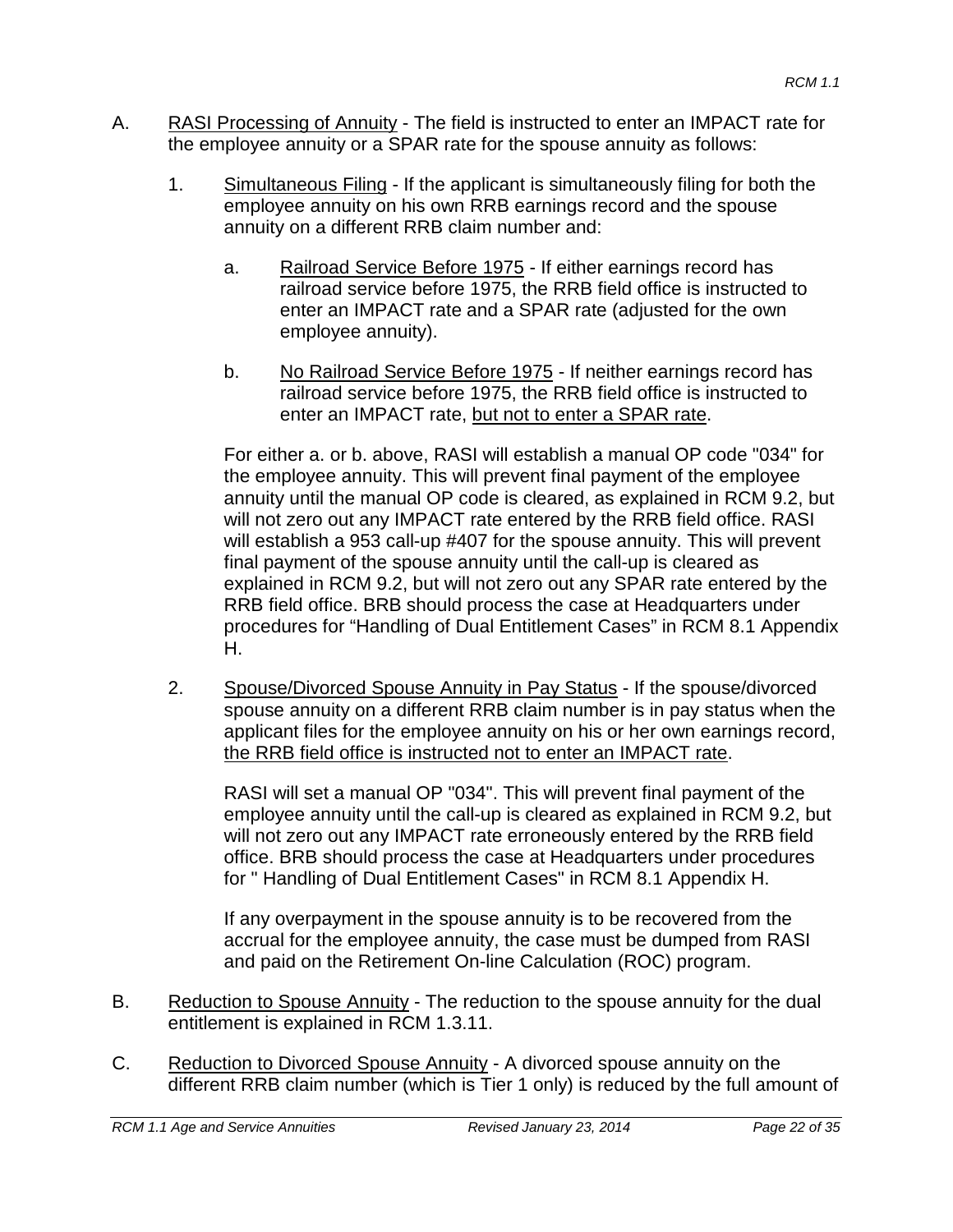the employee annuity on his or her own earnings record, as explained in RCM 1.3.91. There is no restoration of the reduction amount.

# **1.1.26 Eligibility For A Survivor Annuity And An Employee Annuity**

An individual may be simultaneously "entitled" to an employee annuity on his or her own earnings record and a survivor annuity on a different railroad earnings record. The individual must file an annuity application on each claim number to become "entitled" to each of these annuities. Further instructions regarding headquarters processing are contained in RCM 8.1 Appendix H, "Handling of Dual Entitlement Cases."

There is no reduction in the employee annuity for simultaneous entitlement to a survivor annuity on the different RRB claim number. However, the survivor annuity will need to be adjusted for the simultaneous entitlement to an employee annuity.

- A. RASI Processing of Employee Annuity The field is instructed to enter an IMPACT rate for the employee annuity as follows:
	- 1. Simultaneous Filing If the applicant is simultaneously filing for both the employee annuity on his own RRB earnings record and the survivor annuity on a different RRB claim number, the RRB field office is instructed to enter an IMPACT rate.
	- 2. Survivor Annuity in Pay Status If the survivor annuity on a different RRB claim number is in pay status when the applicant files for the employee annuity on his own earnings record, the RRB field office is instructed not to enter an IMPACT rate.

For either 1 or 2 above, RASI will set a manual OP "034." This will prevent final payment of the employee annuity until the call-up is cleared as explained in RCM 9.2, but will not zero out any IMPACT rate entered by the RRB field office. BRB should process the case at Headquarters under procedures for "Handling of Dual Entitlement Cases" in RCM 8.1 Appendix H.

If any overpayment in the survivor annuity is to be recovered from the accrual for the employee annuity, the employee annuity application must be dumped from RASI and paid on the Retirement On-line Calculation (ROC) program.

- B. Reduction to Survivor Annuity There is a reduction in the survivor annuity on the different RRB claim number for "entitlement" to an employee annuity on his own earnings record:
	- 1. Railroad Service Before 1975 If either the survivor annuity on the different RRB claim number or the employee annuity on his or her own earnings record is based on any railroad service before 1975, the tier 1 portion of a widow(er)'s annuity or WCIA is reduced for the net tier 1 of an employee annuity. If either the employee or survivor had 10 or more years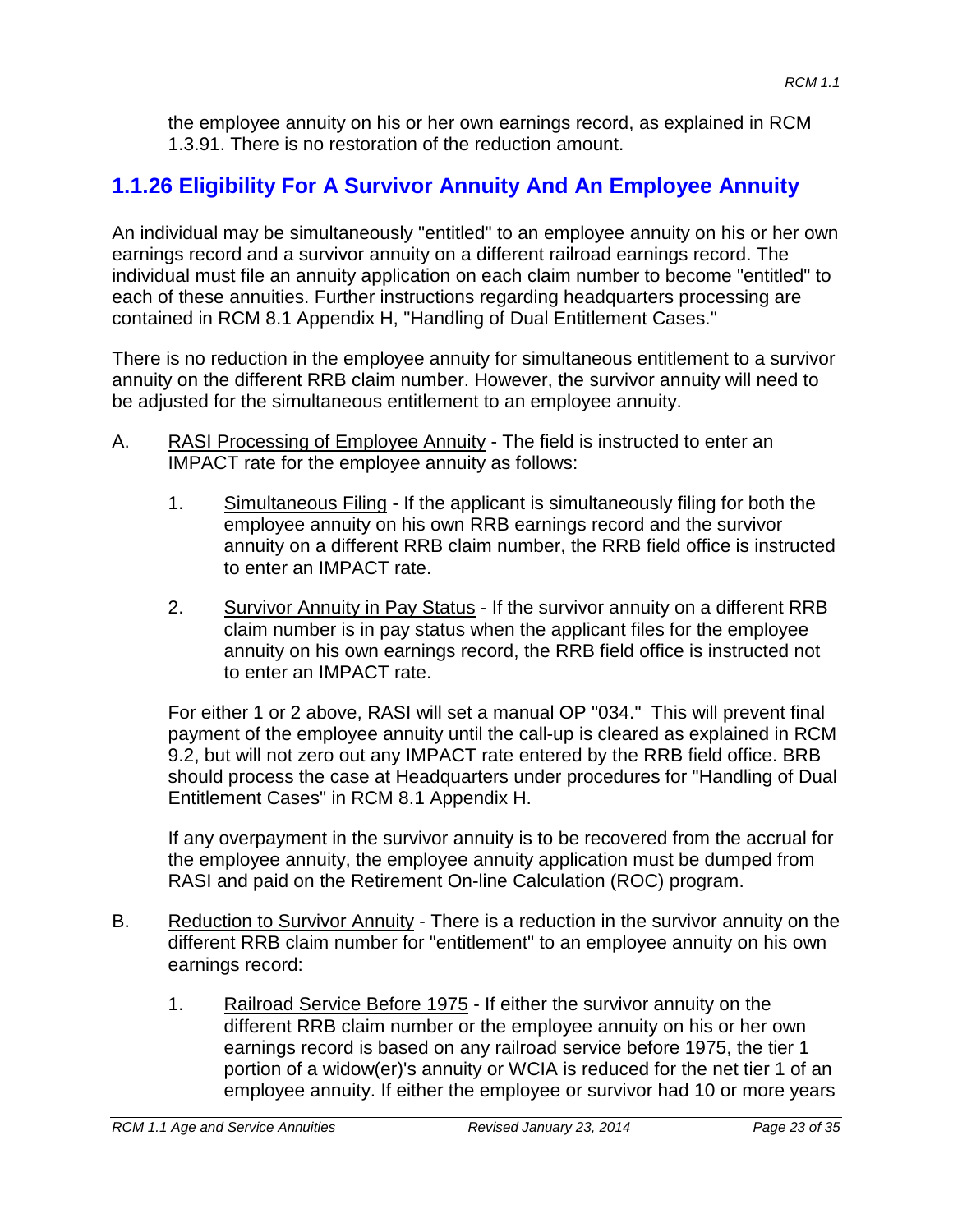of railroad service before 1975, a restoration amount may be included in the survivor tier 2 portion.

- 2. No Railroad Service Before 1975 If neither the survivor annuity on the different RRB claim number nor the employee annuity on his or her own earnings record is based on any railroad service before 1975, (i.e., both annuities are based solely on service after 1974), the survivor total net annuity rate (tier 1 and tier 2) is reduced, but not below zero, by the amount of the employee annuity (tier 1 and tier 2). There is no restoration of the reduction amount:
	- a. If the employee annuity is higher, entitlement continues on the earnings record for the survivor annuity, even though the survivor annuity rate is zero. BSB will not deny the survivor annuity application. The survivor annuity must remain in a "suspended" or "constructive award" status with an annuity rate of "zero."
	- b. If the survivor annuity is higher, the survivor annuity rate will be the amount of the difference between the survivor annuity before adjustment for the employee annuity and the amount of the employee annuity.

# **1.1.30 Windfall Benefit Entitlement**

Unlike the RR Act of 1937, the 1974 RR Act restricts the receipt of RR and SS benefits (dual benefits) by annuitants. Under the new law even though annuitants may be insured and entitled under both systems, they can qualify for the full amount of the dual benefits only if they are also "dually vested" as of 12-31-74 (or earlier in some cases). The vested annuitant will receive an additional annuity amount called a "windfall dual benefit" which is computed and added to the annuity computation. It is designed to simulate the additional amount that the employee would receive because of entitlement to both RR and SS benefits. Although it is not necessary for the employee to be on the rolls on 12-31-74 to be vested, more stringent vesting requirements must be met by employees who come on the rolls after that date.

Prior to the 1981 RR Act Amendments, annuitants could be vested for windfall benefits under their own wage record or they could be vested for auxiliary windfall benefits based on other than their own wage records.

However, the 1981 RR Act Amendments eliminated the auxiliary windfall benefits except when:

- the employee is awarded an annuity before August 13, 1981; and
- the employee meets all windfall requirements (including the attainment of age 62) before August 13, 1981; and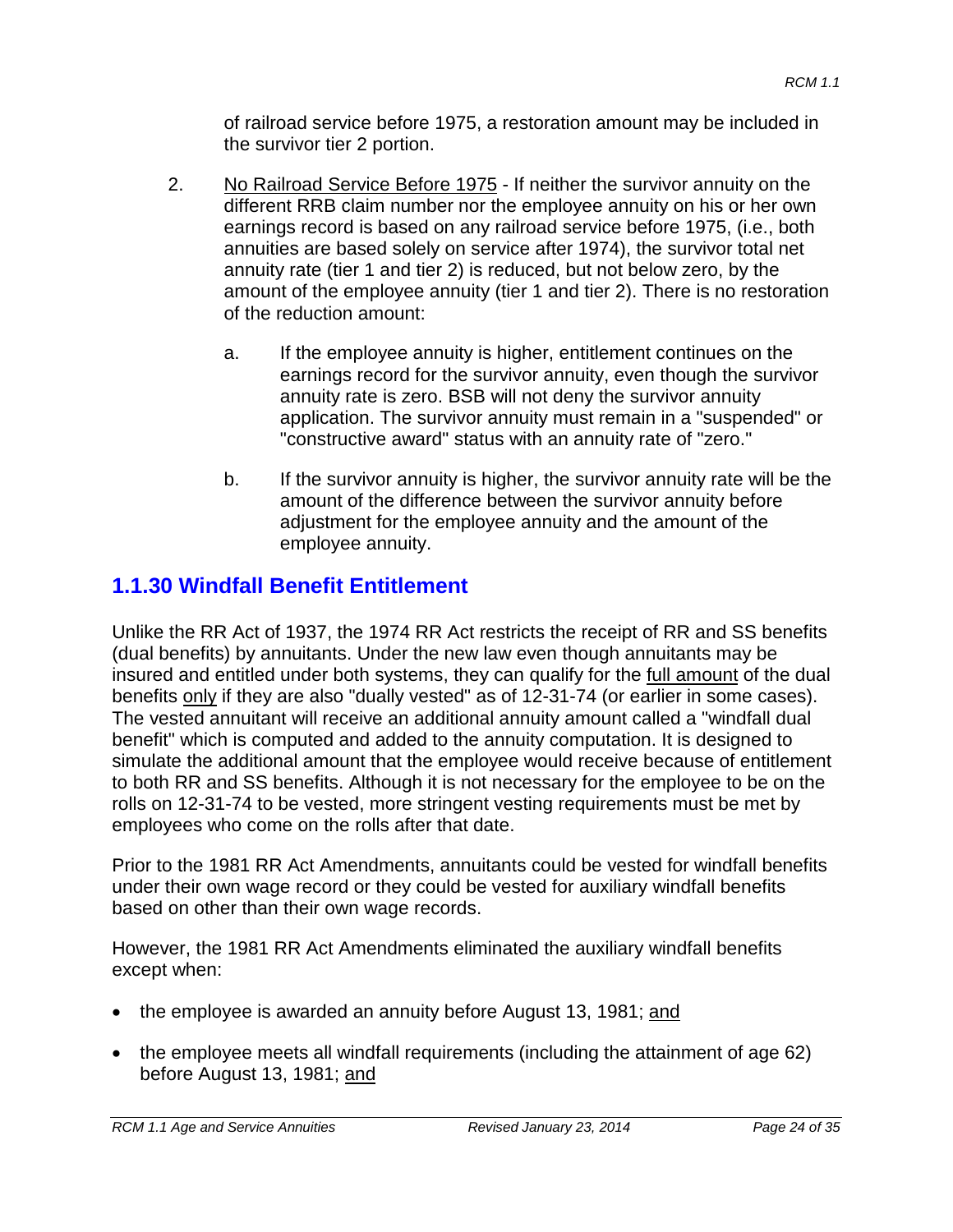• the primary beneficiary, on whose record the auxiliary windfall is based, is insured and has filed at SSA before August 13, 1981.

(Based on L82-134, if an auxiliary windfall was erroneously denied prior to 8-13-81, it cannot be paid after 8-12-81, even if the error is discovered later.)

For example, if a female employee attains age 60 in April 1979, is awarded a 60/30 annuity in the same month, meets all entitlement requirements for an requirements for an SS benefit before August 13, 1981, the auxiliary windfall is effective beginning April 1981, the month she attains age 62. This holds true regardless of when the Board actually pays the windfall benefit.

# **1.1.31 Employee On The Rolls On 12-31-74 And Fully Insured On Own Wage Record**

An employee on the rolls as of 12-31-74 who is either receiving SS benefits on that date, or who is fully insured under the SS Act as of that date, is considered vested, thereby preserving his rights to dual benefits.

An annuitant on the rolls of 12-31-74 who is transitionally insured under the SS Act is also entitled to a windfall dual benefit. This transitional benefit (is) treated in the same manner as an RIB based on a regular SS Act insured status.

An annuitant is transitionally insured if he attained age 72 prior to 1969 and is not insured at SSA under the regular rules, but has at least 3 quarters of coverage.

## **1.1.32 Employee On The Rolls After 12-31-74 And Fully Insured On Own Wage Record**

An employee who was not on the rolls before 1-1-75 can only receive windfall dual benefits if he is vested under both the RR and SS Act on 12-31-74 (or earlier in some cases). An employee who has sufficient service and compensation to be fully insured under both systems, including a transitionally insured status, but who was not on the rolls before 1-1-75 can be vested in two different ways:

- A. The employee is vested if he has:
	- 1. A fully insured status under the SS Act as of 12-31-74 (or a transitionally insured status under the SS Act as of 12-31-74);

AND

2. At least 10 years of RR service as of 12-31-74.

AND EITHER HAS:

• Some RR service in 1974: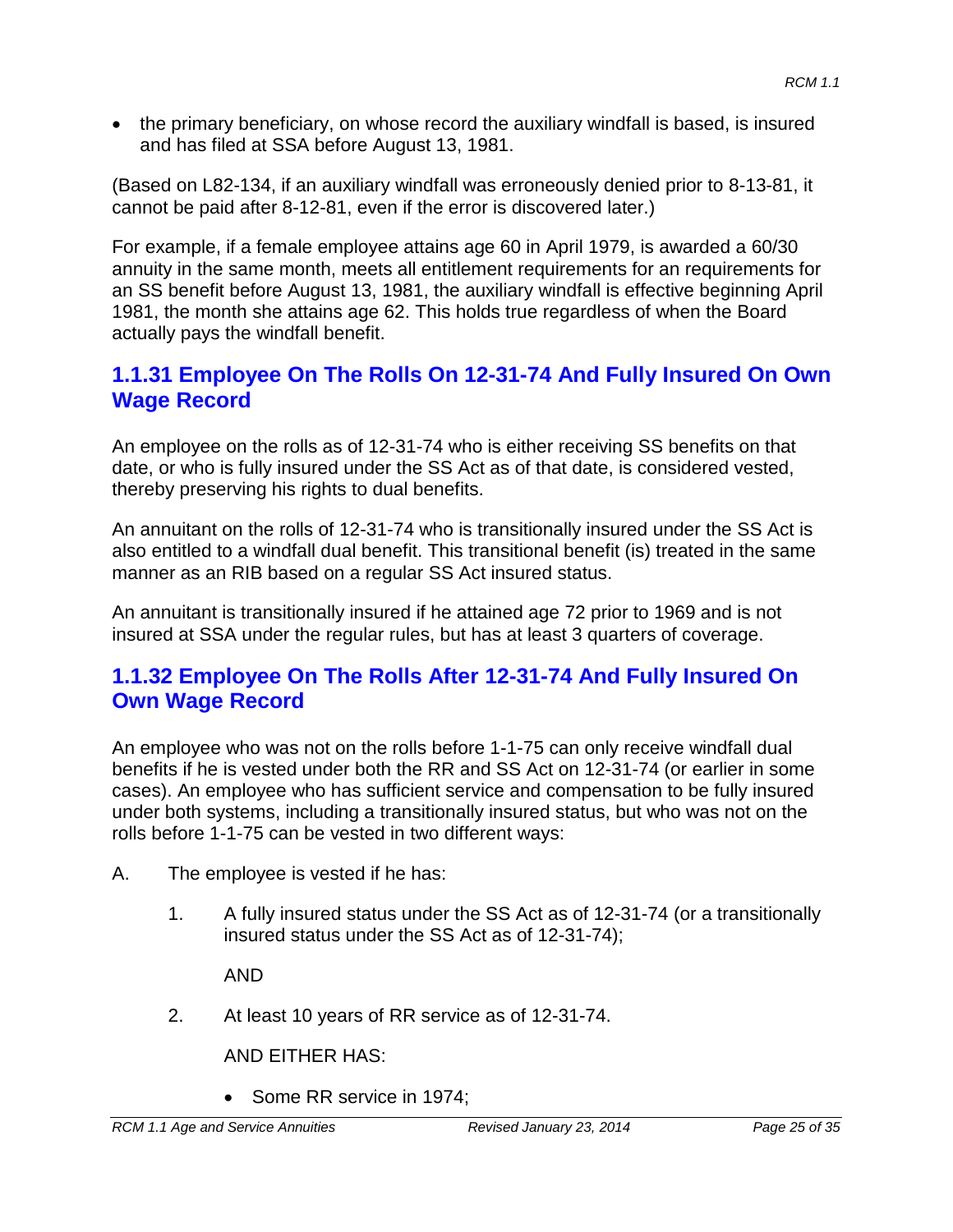OR

• A C/C on 12-31-74 or on his ABD;

OR

• At least 25 years of RR service as of 12-31-74.

EXAMPLE 1: The employee (DOB 6-13-13) last worked in the RR industry in 1962. At the time he had 27 years of RR service, but no insured status under the SS Act. He worked for an SS employer form 1962 to June 1975, when he retired and filed for both benefits. (He was insured for SS benefits by 12-31-74).

This employee is vested and, therefore, entitled to the windfall dual benefit because he had over 25 years of RR service and was insured under the SS Act as of 12-31-74.

EXAMPLE 2: The employee's DOB is 2-3-15. He retired under the 60/30 provision of the RR Act on 2-1-75 but need 26 QC's for a fully insured status under the SS Act at age 62. Therefore, he worked for an SS employer in April 1975 and became insured. However, because he was not insured under the SS Act on 12-31-74 he is not vested for windfall dual benefits.

- B. If the employee has at least 10 years of RR service but less than 25 years of RR service as of 12-31-74, no RR service in 1974 and no C/C on 12-31-74 or on his ABD, he is vested if he has:
	- 1. At least 10 years of RR service as of 12-31-74;

AND

2. A fully insured status under the SS Act by the end of the year before 1974 in which RR service was last performed by the employee.

EXAMPLE: The employee (DOB 7-14-14) last worked in the RR industry in 1964. At the time he had 23 years of RR service, but no insured status under the SS Act. He has been working for an SS employer since 1964 and plans to retire and file for both benefits in July 1969. (He was insured for SS benefits by 12-31- 74.) He would not be vested since he had less than 25 years of RR service as of 12-31-74 he had no C/C on 12-31-74 or his ABD, he did not perform RR service in 1974 and he did not have an SS insured status in 1964, the last year in which he performed RR service.

(NOTE: If an employee was previously entitled to a 1937 Act disability annuity which terminated after January 1975 due to his recovery, met the RRB/DIB WF requirements at conversion, and was entitled to an annuity in December 1974 and January 1975, his RIB/DIB WF entitlement may be preserved. See RCM 1.2.406 for an explanation of preservation of WF entitlement.)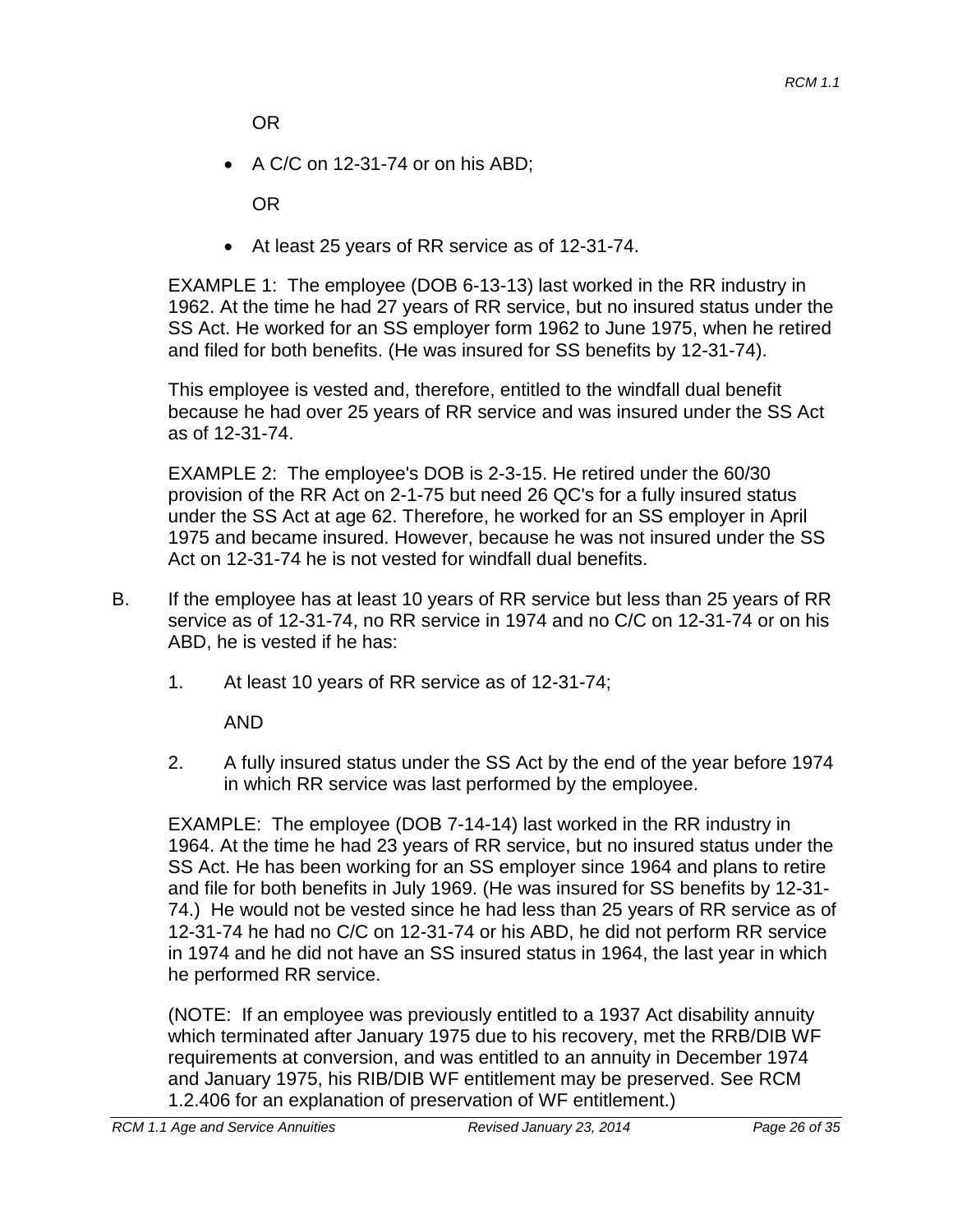# **1.1.33 When The Windfall Benefit Is Payable**

The windfall amount becomes payable to the annuitant at the earliest point at which he would be eligible for an SS benefit or on his ABD, whichever is later.

The earliest point at which the annuitant would be eligible for an SS benefit is:

- A. (Any age if he is eligible for DIB at SSA (See RCM 1.2.404A.)
- B. (Age 62 if he is eligible for a reduced RIB (since 60/30 cases are deemed age 65 on the ABD, they are eligible for a full RIB at age 62.)

Effective September 1, 1981, the earliest date a reduced RIB can begin is the first day of the month after the month in which the employee's 62nd birthday falls, unless his birthday is either the first or second day of the month. If his birthday is on the first or second day of the month the RIB will be payable from the first day of that month.

EXAMPLE 1: Mr. Smith was born October 10, 1919. He files on October 10, 1981 for his RIB and meets all eligibility requirements. His RIB date of entitlement is November 1, 1981.

EXAMPLE 2: Mr. Jones was born October 2, 1919. He files on October 10, 1981 for his RIB and meets all eligibility requirements. His RIB date of entitlement is October 1, 1981.

(The Monthly Attainment Processing (MAP) program will release a diary card in cases on the rolls where the employee's RIB windfall date of entitlement has been entered into the Research record to alert the examiner to the need to pay the employee a RIB windfall when the employee attains age 62 and:

- Is receiving a 60/30 annuity; or
- Is receiving a disability annuity and was not entitled to a DIB windfall.

The referral message will read "ANN-SP 62 OR SP 65 TEST FOR O/M AND WF." Upon receipt of this referral, examine the folder to determine if the RIB windfall is payable and/or if the annuity could be paid under the O/M formula as explained in section 1.1.12.)

## **1.1.34 When Entitlement Ends**

When dual benefit payments end with the earlier of the following dates:

• The last day of the month before the month in which the employee dies; or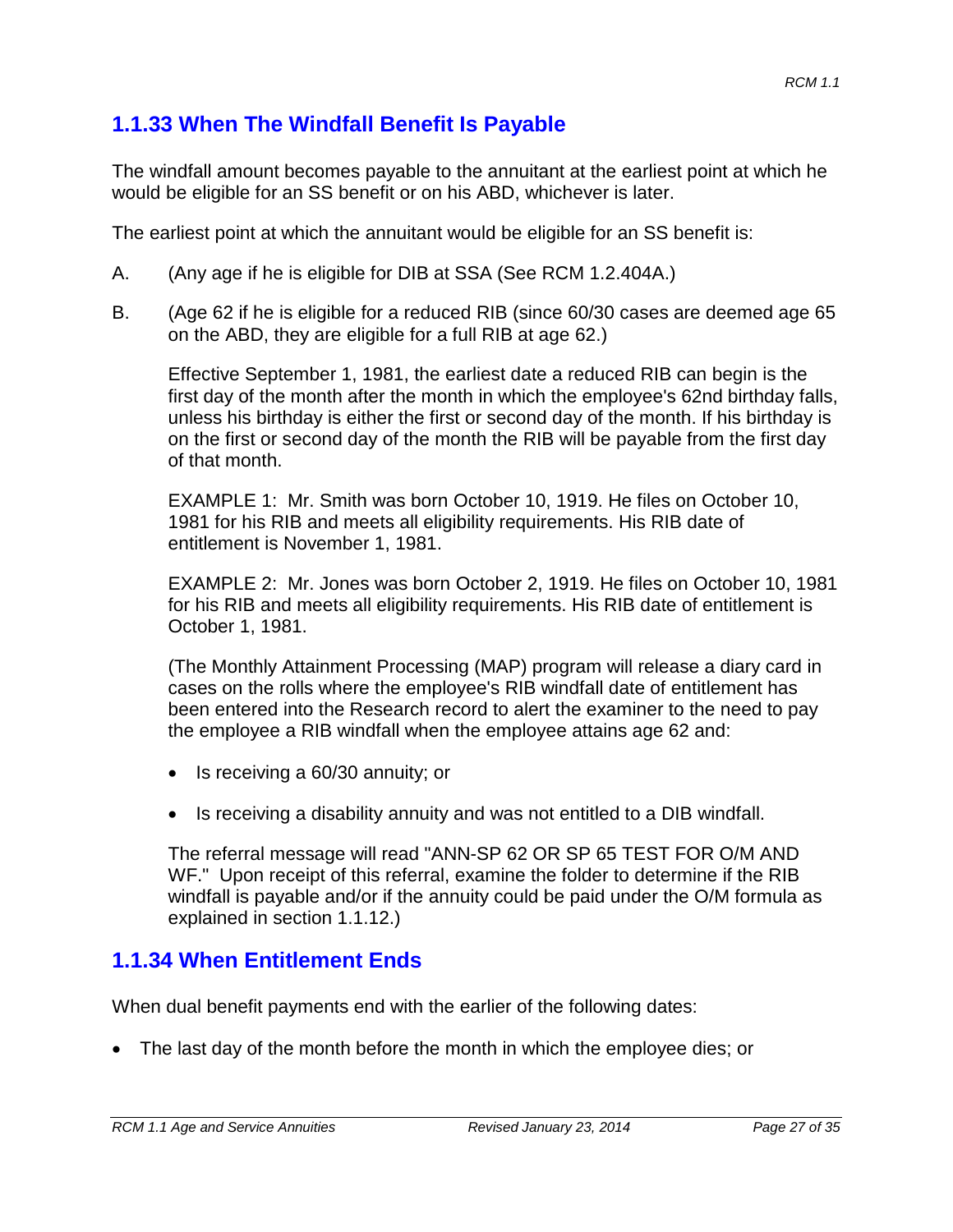• The last day of the month before the month of termination of entitlement to a DIB or a wife's, husband's, mother's or window(er)'s benefit under the SS Act.

# **1.1.35 1974 RR Act Work Deductions Applied To The Windfall Dual Benefit**

In most cases, the entire windfall dual benefit is subject to work deductions for excess earnings. However, the only work deduction amount that will be applied to the windfall benefit is the amount that cannot be recovered from tier I.

# **1.1.36 Cost-Of-Living Increases**

Windfall dual benefits will be frozen at the 1974 benefit levels. However, they will be increased by any SS Act cost-of-living increases effective between 12-31-74 and the employee's ABD. Windfalls that begin to accrue June 1, 1981 or later will have a costof-living increase frozen at 81%.

## **Appendices**

### **Appendix A - Age and Service Annuity Legislative History**

| <b>Effective Date</b> | <b>Age and Service Employee Provisions</b>                                                                                   |
|-----------------------|------------------------------------------------------------------------------------------------------------------------------|
| 06-24-1937            | Full age and service annuity (A&S) at age 65 with any amount<br>of service. Reduced A&SA at age 60 with 30 years of service. |
| 01-01-1947            | Full A&SA at age 60 for female employees with 30 years<br>service.                                                           |
| 11-01-1951            | 10-year minimum service requirement.                                                                                         |
|                       | Retirement O/M computation at age 62 for female employees.                                                                   |
| 11-01-1956            | Reduced Retirement O/M computation at age 62 for female<br>employees.                                                        |
| 06-01-1959            | Reduced A&SA at age 62 for female employees with less than<br>30 years of service.                                           |
| 08-01-1961            | Reduced O/M computation at age 62 for male employees.                                                                        |
| 10-01-1961            | Reduced A&SA at age 62 for male employees with less than<br>30 years of service.                                             |
| 07-01-1974            | Full A&SA at age 60 for men with 30 years of service.                                                                        |
| 01-01-1975            | Tiered annuity computation under the 1974 Railroad<br>Retirement Act.                                                        |
|                       | Work deductions applied to portions of an A&SA if there is a                                                                 |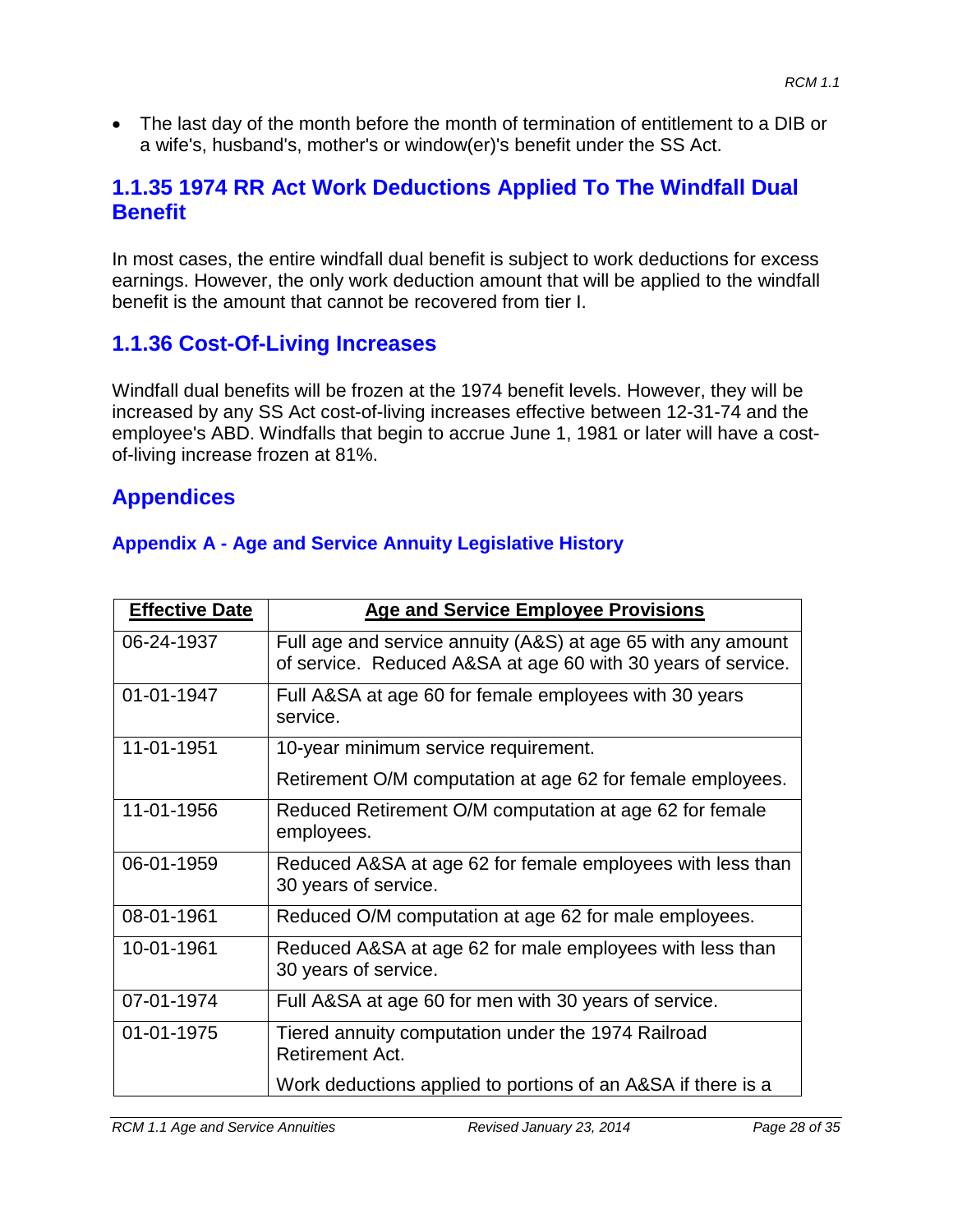| <b>Effective Date</b> | <b>Age and Service Employee Provisions</b>                                                                                                                                                                                                           |
|-----------------------|------------------------------------------------------------------------------------------------------------------------------------------------------------------------------------------------------------------------------------------------------|
|                       | work deduction insured status and excess earnings. Work<br>deductions no longer apply when the annuitant attains age 72.                                                                                                                             |
| 01-01-1978            | In work deduction computations, non-work months are<br>considered only in the first year after 1977 in which the<br>beneficiary is entitled to an annuity.                                                                                           |
| 08-13-1981            | Elimination of employee auxiliary vested dual benefits.                                                                                                                                                                                              |
| 09-01-1981            | Tier I and the VDB may not begin before the first full month<br>the employee is age 62.                                                                                                                                                              |
| 06-01-1982            | Retroactivity of application limited for tier I.                                                                                                                                                                                                     |
| 01-01-1983            | Work deductions no longer apply when the annuitant attains<br>age 70.                                                                                                                                                                                |
| 09-01-1983            | Retroactivity of tier I, tier 2, and the VDB is limited for<br>applications filed 9-1-83 or later.                                                                                                                                                   |
| 07-01-1984            | Employees who receive a 60/30 annuity with an ABD at age<br>60-61 will have an age reduction if they either attained age 60<br>or acquired their 360 month of railroad service after June 30,<br>1984.                                               |
| 01-01-1986            | Noncovered service pension reduction in PIA 1 and PIA 9.                                                                                                                                                                                             |
| 12-01-1988            | Last pre-retirement non-railroad employment (LPE) permitted<br>after ABD with earnings deductions in tier 2 and supplemental<br>annuity.                                                                                                             |
| 12-01-1988            | RRA credit for voluntary military service between 6-15-48 and<br>12-15-50.                                                                                                                                                                           |
| 1-01-2001             | Definition of "full retirement age" gradually changes from age<br>65 to age 67 for employees born after 1937.                                                                                                                                        |
| $1 - 1 - 2002$        | Age reduction no longer applies for an employee who receives<br>a 60/30 annuity with an ABD at age 60-61, provided the ABD<br>is January 1, 2002, or later.                                                                                          |
| $1 - 1 - 2002$        | Railroad Retirement and Survivor's Improvement Act of 2001<br>removed the Railroad Retirement Maximum provision from the<br>Railroad Retirement Act. Any reductions to the employee<br>annuities in pay status were removed effective from 1-1-2002. |
| $1 - 1 - 2002$        | Employee may qualify for an annuity at age 62 based on less<br>than 120 months of railroad service, but at least 60 months of<br>railroad service after 1995.                                                                                        |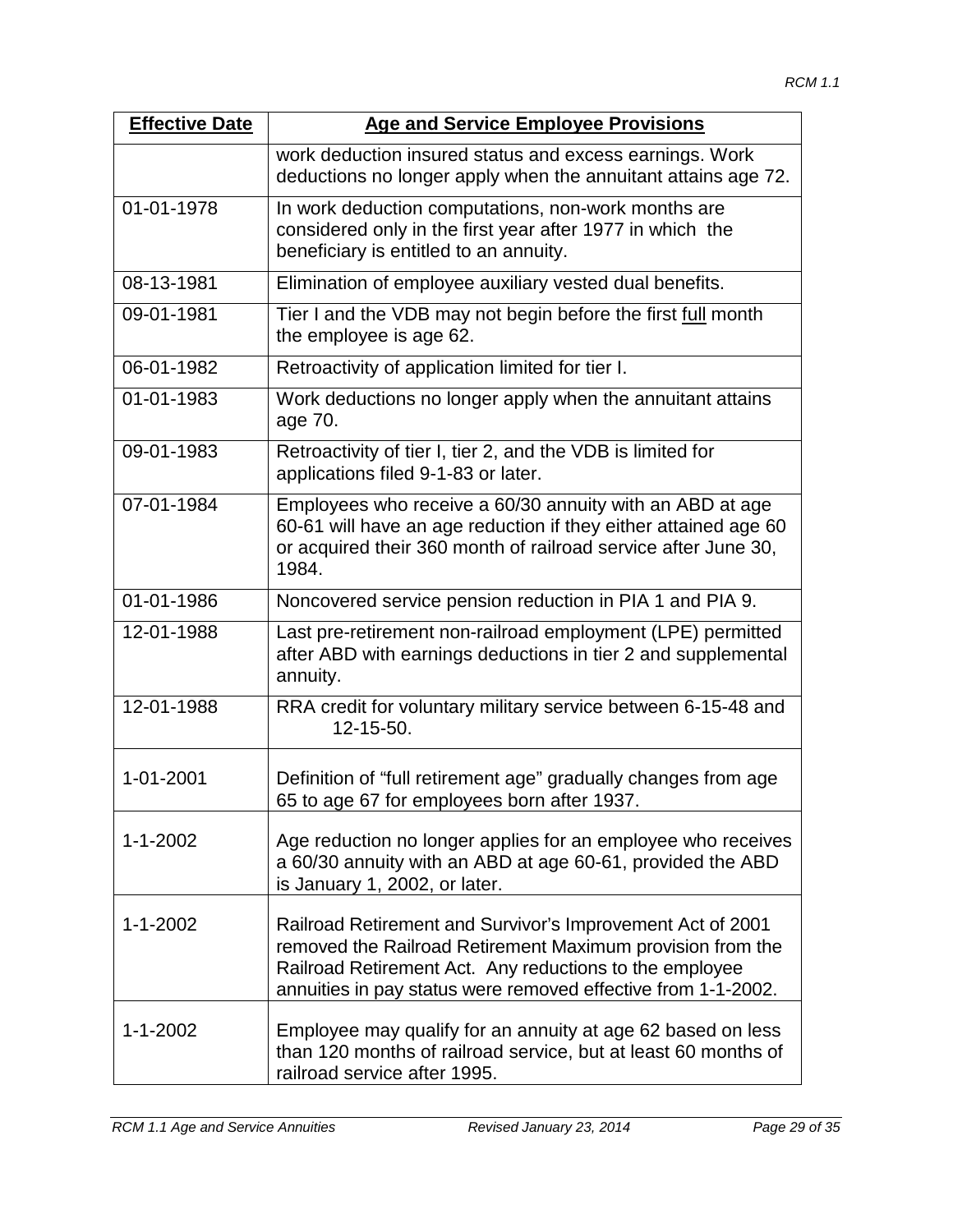| <b>Effective Date</b> | <b>Age and Service Employee Provisions</b>                                                                                                                                                          |
|-----------------------|-----------------------------------------------------------------------------------------------------------------------------------------------------------------------------------------------------|
|                       | Tier 1 is payable only when the age and service employee has<br>sufficient quarters of coverage based on combined railroad<br>compensation and SSA wages for an insured status under the<br>SS Act. |
| $1 - 1 - 2002$        | Employer tier 2 tax based on Account Benefits Ratio.<br>Amendments also expanded investment options for the<br>Railroad Retirement Account.                                                         |

### **Appendix C - Aux VDB Benefit Entitlement Prior to 1981 Amendments**

#### **C1. Auxiliary Vested Dual Benefit (VDB) Entitlement Prior To 1981 Amendments (P.L. 97-35)**

Public Law 97-35 eliminated the payment of auxiliary vested dual benefits to employees if the benefit was not authorized for payment as of Aug 13, 1981. This appendix explains entitlement requirements to auxiliary vested dual benefits as they were prior to the enactment of P.L. 97-35.

#### **C2. Employee On The Rolls On 12-31-74**

An employee who is entitled to a wife's,husband's, widow's or widower's, or parent's benefit at SSA on December 31, 1974 or is the wife, widow, dependent husband, or dependent widower of a person who was fully insured under the Social Security Act on December 31, 1974 is also vested for a vested dual benefit. However, if the employee is the wife or dependent husband of an insured person, that person must have filed for an RIB/DIB before a vested dual benefit amount can be computed for the employee.

See sec. C3 for a definition of the terms wife, husband, widow and widower and for instruction on developing proofs.

NOTE 1: If an employee filed an application before 1-1-75 and had a beginning date before 1-1-75 he is considered to be on the rolls on 12-31-74, even though his annuity may not have been awarded until after that date.

NOTE 2: A non-dependent male employee is not entitled to a vested dual benefit on his wife's wage record.

A female employee who is entitled to a wife's transitional benefit under the SS Act is also entitled to a vested dual benefit. This transitional wife's benefit is treated in the same manner as a wife's benefit based on the wage record of her husband who is insured under the regular provisions.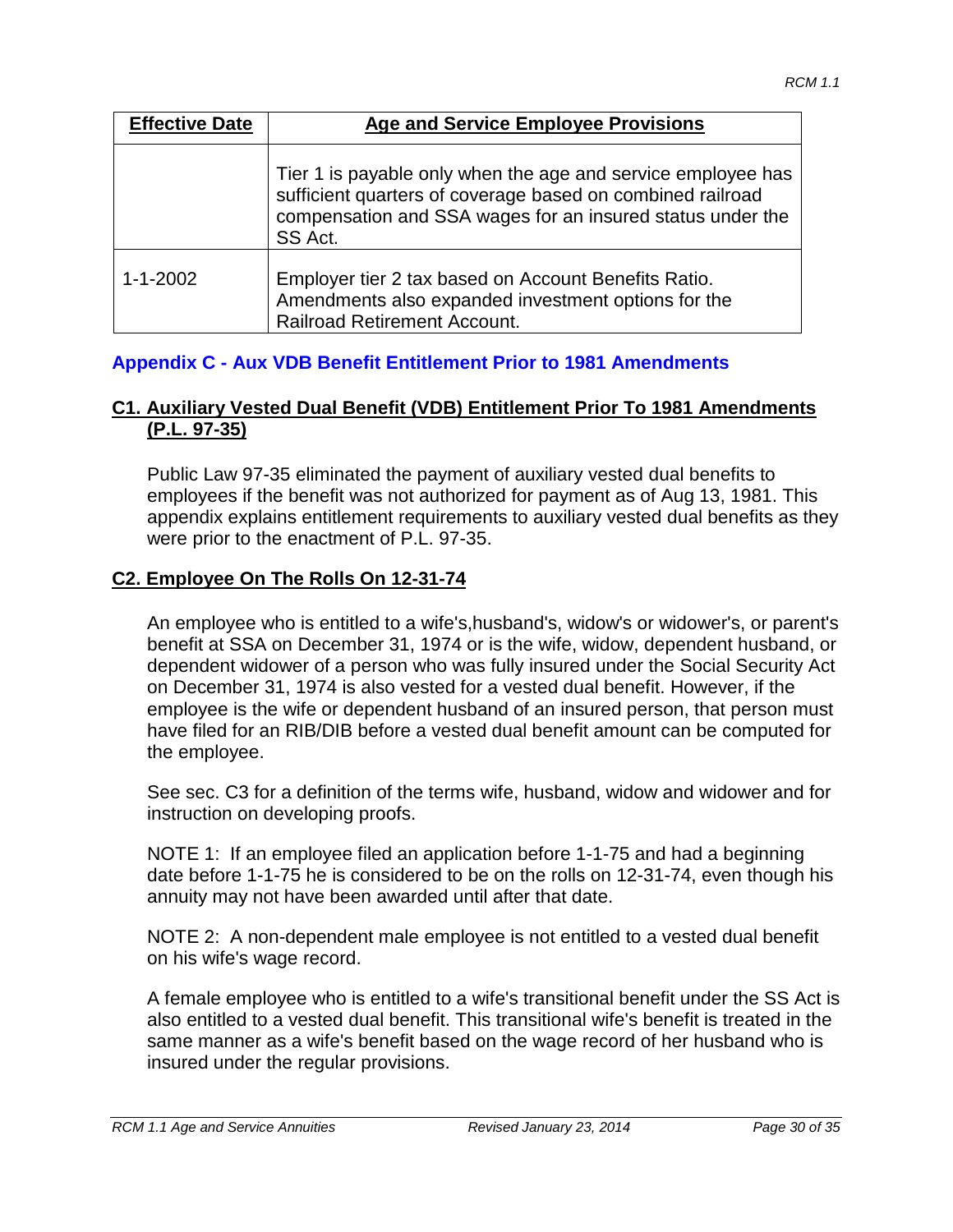A female employee annuitant can get a wife's transitional benefit if her husband is transitionally insured and she also attained age 72 before 1969.

#### **C3. Employee On The Rolls After 12-31-74 And Eligible For An SS Benefit On Other Than Own Wage Record**

An employee who was not on the rolls before 1-1-75 and who was not fully insured under the SS Act as of 12-31-74 based on his own wage record can only receive vested dual benefits if (s)he meets the RR requirements and is the wife, widow, dependent husband, or dependent widower of a person who was fully insured under the SS Act as of 12-31-74. In addition, if the employee is the wife or dependent husband of the fully insured person, that person must have filed for an SS benefit for the employee to be eligible for an SS benefit on that wage record. Therefore, the vested dual benefit cannot be paid prior to the beginning date of the wage earner's RIB/DIB benefit.

NOTE: A non-dependent male employee cannot be vested based on his wife's wage record. The terms "wife" and "husband" are used as defined in RCM 1.3.1 - 1.3.3 and "widow" or "widower" as defined in RCM 2.1.1 - 2.1.3. The terms "wife" and "widow" under the SS Act also include divorced wives (except when eligibility for a transitional wife's benefit is involved) and surviving divorced wives, respectively. To be eligible as of 12-31-74 the "wife" or "widow" must be finally divorced from the WE or deceased WE and have been married to him for a period of at least 20 years immediately before the date the divorce became final.

Before paying the VDB based on the employee's status as the spouse or widow(er) of an insured person, it is necessary to develop proof of marriage, proof of death, and any other evidence needed to award a spouse or widow(er) SS benefit. Livingwith is not a requirement for the payment of a spouse SS benefit.

Normally, if an SS benefit is being paid, it is safe to assume that the necessary proofs were developed at SSA. The VDB can be paid from the SS DOE without further development action. However, if a divorced wife's or widow's SS benefit is being paid from 1-1-79 or later, develop evidence showing the date of marriage and date the divorce became final. Although a divorced wife's or widow's SS benefit can be paid effective 1-1-79 or later if she was married to the WE or deceased WE for only 10 years, the marriage must have lasted for 20 years in order to pay a divorced wife's or widow's vested dual benefit. This is because 20 years of marriage was a requirement for paying a divorced wife's or widow's benefit on 12/31/74.

The employee can be entitled to a vested dual benefit in 2 different ways:

- A. The employee is entitled to a vested dual benefit if (s)he:
	- 1. Is the wife, widow, dependent husband, or dependent widower of a person who is fully insured under the SS Act as of 12-31-74;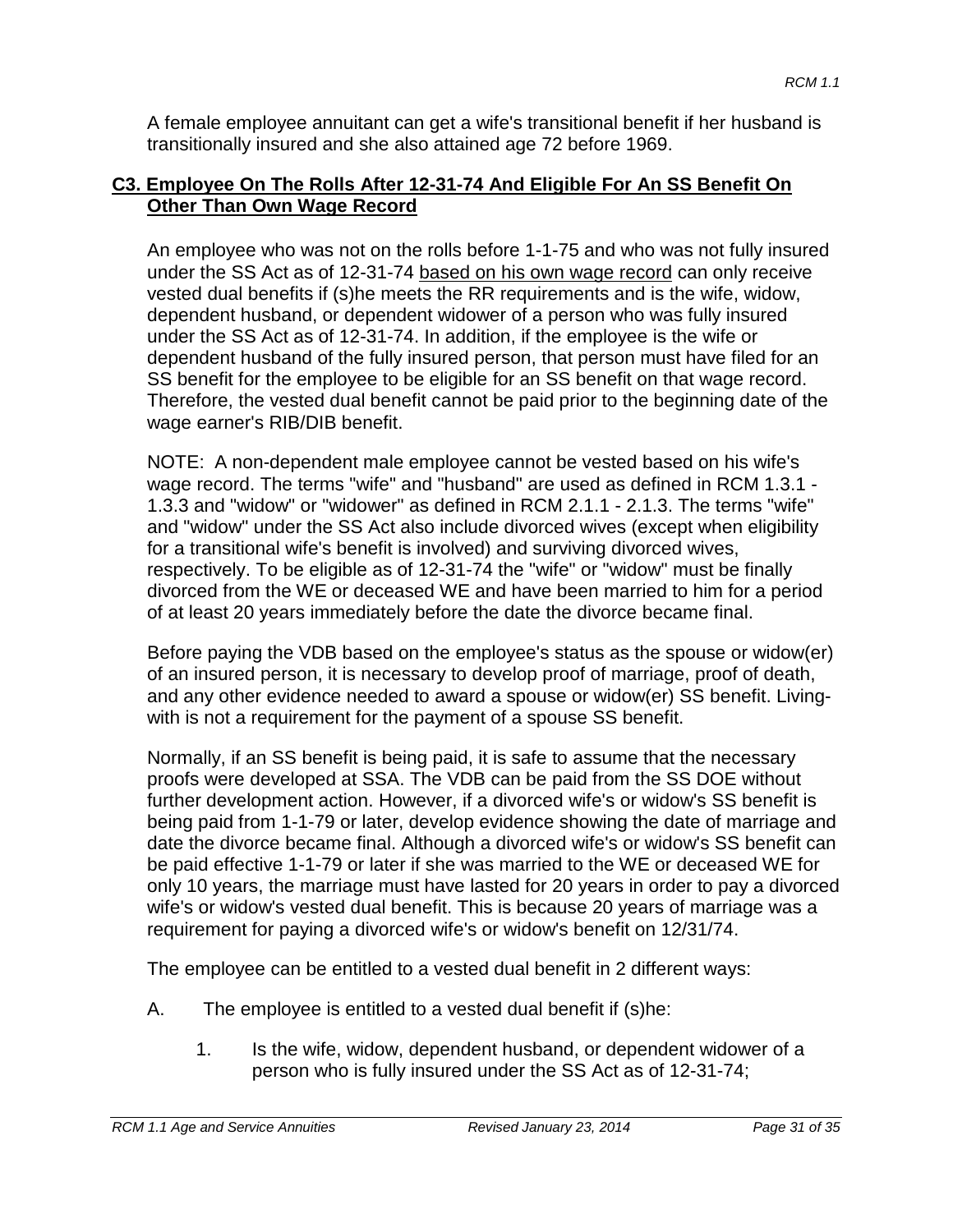OR

Is eligible for a transitional wife's benefit under the SS Act as of 12-31- 74;

2. Has at least 10 years of RR service as of 12-31-74.

AND EITHER HAS:

Some RR service in 1974;

OR

• A C/C on 12-31-74 or on his ABD;

OR

- At least 25 years of RR service as of 12-31-74.
- B. If the employee has at least 10 years of RR service but less than 25 years of RR service as of 12-31-74, no RR service in 1974 and no C/C on 12-31-74 or on his ABD, the employee is vested if (s)he:
	- 1. Has at least 10 years of service as of 12-31-74;

AND

2. Is the wife, widow or dependent husband or widower of a person who was fully insured under the SS Act by the end of the year before 1974 in which RR service was last performed by the employee.

If the annuitant is entitled to a vested dual benefit because (s)he is the wife or dependent husband of a person who is fully insured under the SS Act as of 12-31-74 (or earlier in some cases), that person must be entitled to an RIB or DIB for the annuitant to be eligible for an SS benefit. Therefore, the vested dual benefit cannot be paid prior to the DOE of the wage earner's SS benefit.

The earliest point at which the annuitant would be eligible for an SS benefit based on someone else's wage record is:

- Age 62 if (s)he is eligible for a wife's or husband's benefit at SSA.
- Age 60 if (s)he is eligible for a widow(er) or remarried widow(er)'s benefit at SSA.
- Age 50 if (s)he is eligible for a disabled widow(er)'s benefit at SSA.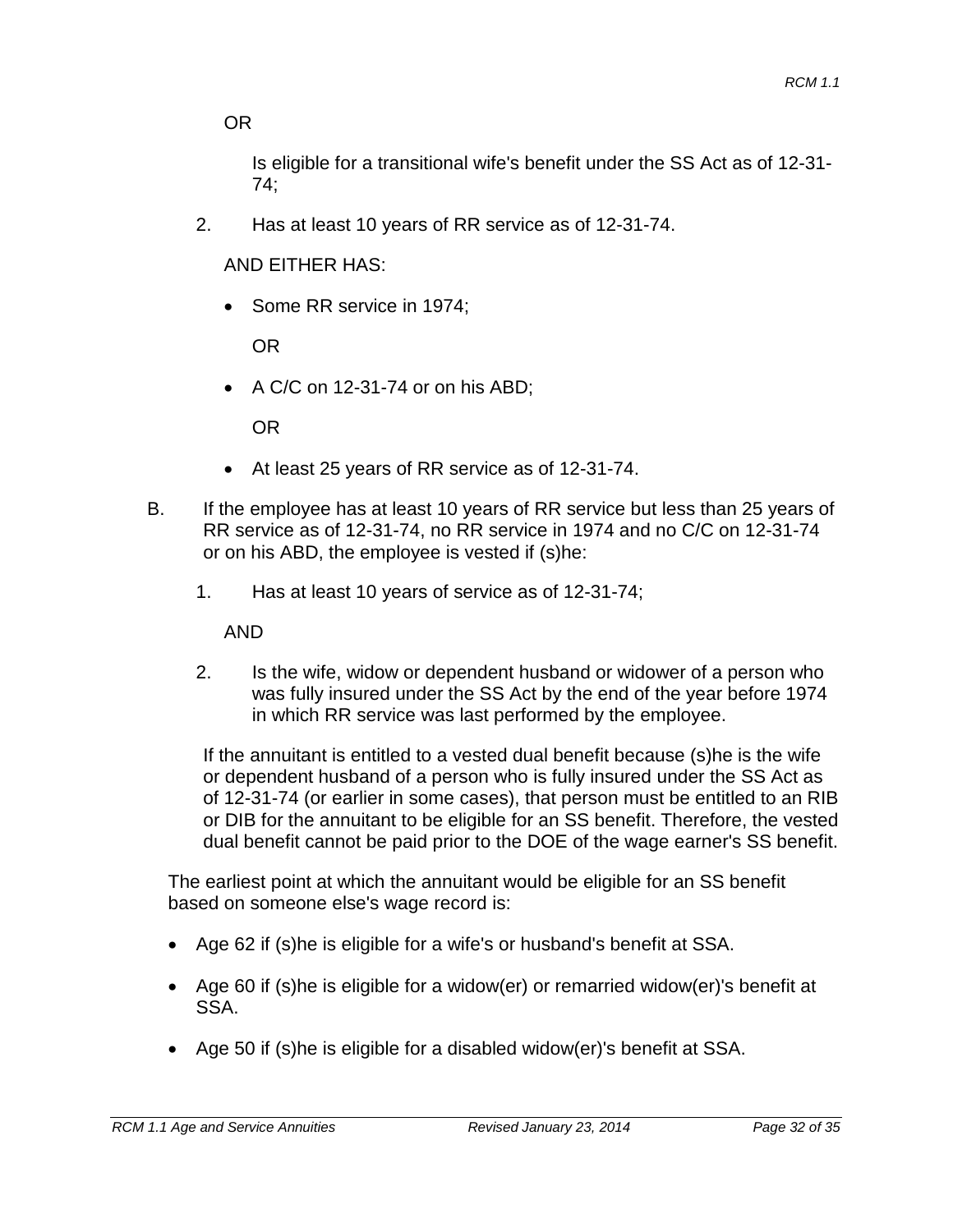• Any age if she is eligible for a mother's insurance benefit based on having in her care a child entitled to child's insurance benefit on her husband's or deceased husband's E/R at SSA.

NOTE: If the wage earner is a deceased RR employee and RRB has jurisdiction of survivor benefits, SSA would not pay a benefit on the same wage record. Therefore, no widow(er)'s VDB is payable to the employee based on that wage record.

### **C4. One-Half Support Requirement For Husbands And Widowers**

A male employee can receive a vested dual benefit as the husband or widower of person insured under SSA Act only if he meets the one-half support requirement under SS Act rules (see SSCM 2628). DO NOT use the one-half support rules outlined in RCM Chapter 4.7 since those rules are not the same as SS Act rules.

The vested dual benefit is calculated using the benefit to which the husband or widower would have been entitled under the SS Act on 12-31-74. Since 1/2 support was a requirement for paying husband's and widower's benefits as of December 31, 1974 the vested dual benefit cannot be paid to employees who do not meet the one-half support requirement.

The point at which the one-half support requirement must be met is:

- At the beginning of the wage earner's period of disability, or
- At the time the wage earner became entitled to an RIB, or
- At the time the wage earner became entitled to a DIB, or
- At the time the wage earner died.

Proof of support must be filed within two years after the point at which the support requirement must be met unless "good cause" can be established per SSCM 2634.

When SSA is paying the employee a husband/widower benefit, ask SSA if dependency was established. If so, request copies of SSA's proof(s) used to establish one-half support and handle the case accordingly.

Establish the DOE of a husband/widower VDB as shown in sec. 1.1.33. However, the DOE cannot be prior to the date the one-half support requirement is met.

EXAMPLE: The employee's wife is entitled to a DIB effective 11-1-73 based on a period of disability beginning 5-1-73. She attains age 65 in 2-1978. In this case, the support requirement can be met on 5-1-73, 11-1-73, or 2-1-78 (when the DIB is switched to an RIB.) If the employee has not filed proof of support by 11-1975 (two years after the DIB entitlement date), he can still become entitled to a VDB effective